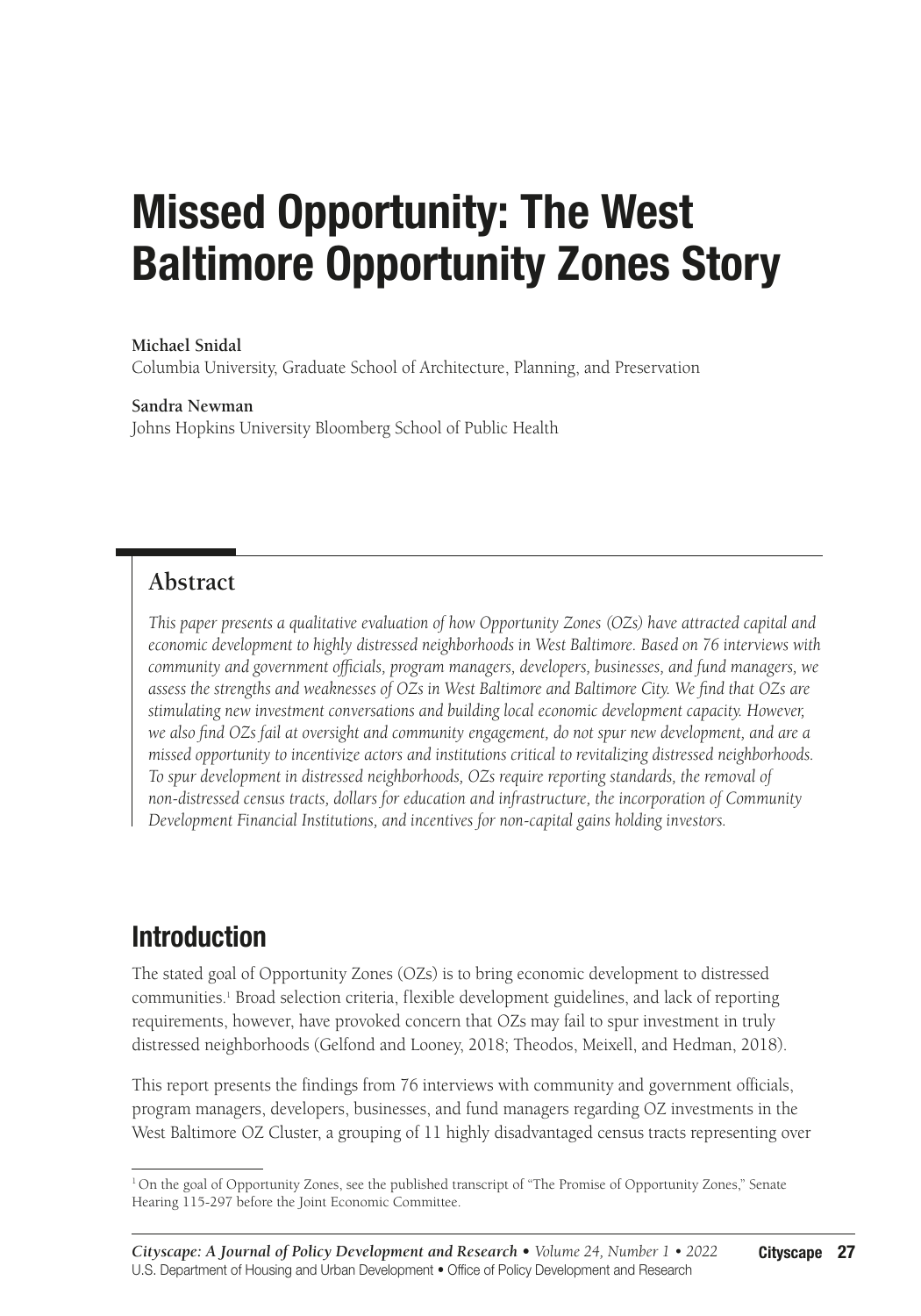40,000 residents. These interviews were used to assess how OZs are supporting specific real estate and business investment projects in distressed neighborhoods.

We find that OZs are a missed opportunity. OZs are stimulating investment conversations and local government capacity; however, they are failing at oversight and community engagement, and they are not changing development outcomes. Participant interviews reveal a locality doing its best with a tax policy poorly designed to stimulate development in distressed communities. OZs are failing West Baltimore because they are a weak incentive for capital gains investors who want marketrate returns, because they do not sufficiently support investors and developers already active in distressed neighborhoods, and because of several related design flaws.

In the next section, we review previous evaluations of tax preferences for place-based development. In the methodology, we discuss the case study area, the case study strategy, and the interview and data collection process. We then summarize Baltimore OZ investments and describe the major findings from our participant interviews. We end with seven recommendations to improve OZ policy for distressed neighborhoods.

### Evaluations of Tax Preferences for Place-Based Development

This is one of the first evaluations of OZ outcomes.2 Tax incentives to attract mobile capital to distressed communities, however, have been advanced by all levels of government for over half a century. By the 1980s, most states had implemented Enterprise Zones (EZs), offering tax incentives and employment credits for investment and job creation in distressed areas. In 1993, the federal government established the Empowerment Zones program: a combination of tax credits, grants, bonding authority, and other benefits eligible in distressed urban and rural communities. These programs are the direct predecessors to OZs. Assessments of their outcomes are inconsistent and inconclusive.

Econometric studies of these programs have generally found nominal net benefits of both statelevel EZ programs and the federal Empowerment Zones program. For example, Boarnet and Bogart (1996) found that EZ designation had no significant effect on employment or property values in New Jersey; Engberg and Greenbaum (1999) found that EZ designation had no effect on housing prices across 22 states; and the Government Accountability Office (GAO) (1988) found that EZs had little or no effect on job creation in Maryland. In the most exhaustive study, Peters and Fisher (2002) found that EZs in 13 states had little effect on economic growth. Positive effects that are documented tend to be found in less distressed areas.

In contrast, Papke (1994) found that EZ designation in Indiana resulted in an 8-percent increase in company inventory value; Greenbaum and Engberg (2004) reported that EZ programs across six states led to increased business development; and O'Keefe (2004) concluded that California's EZ raised employment by 3 percent over 6 years. Rubin's (1990) analysis, the most prominent work supporting EZs, found that 30 percent of the 500 companies she surveyed said the New Jersey EZ had affected company location and expansion decisions.

<sup>2</sup> Early studies of OZ outcomes nationally include Atkins et al. (2021); Chen, Glaeser, and Wessel (2019); and Theodos et al. (2020).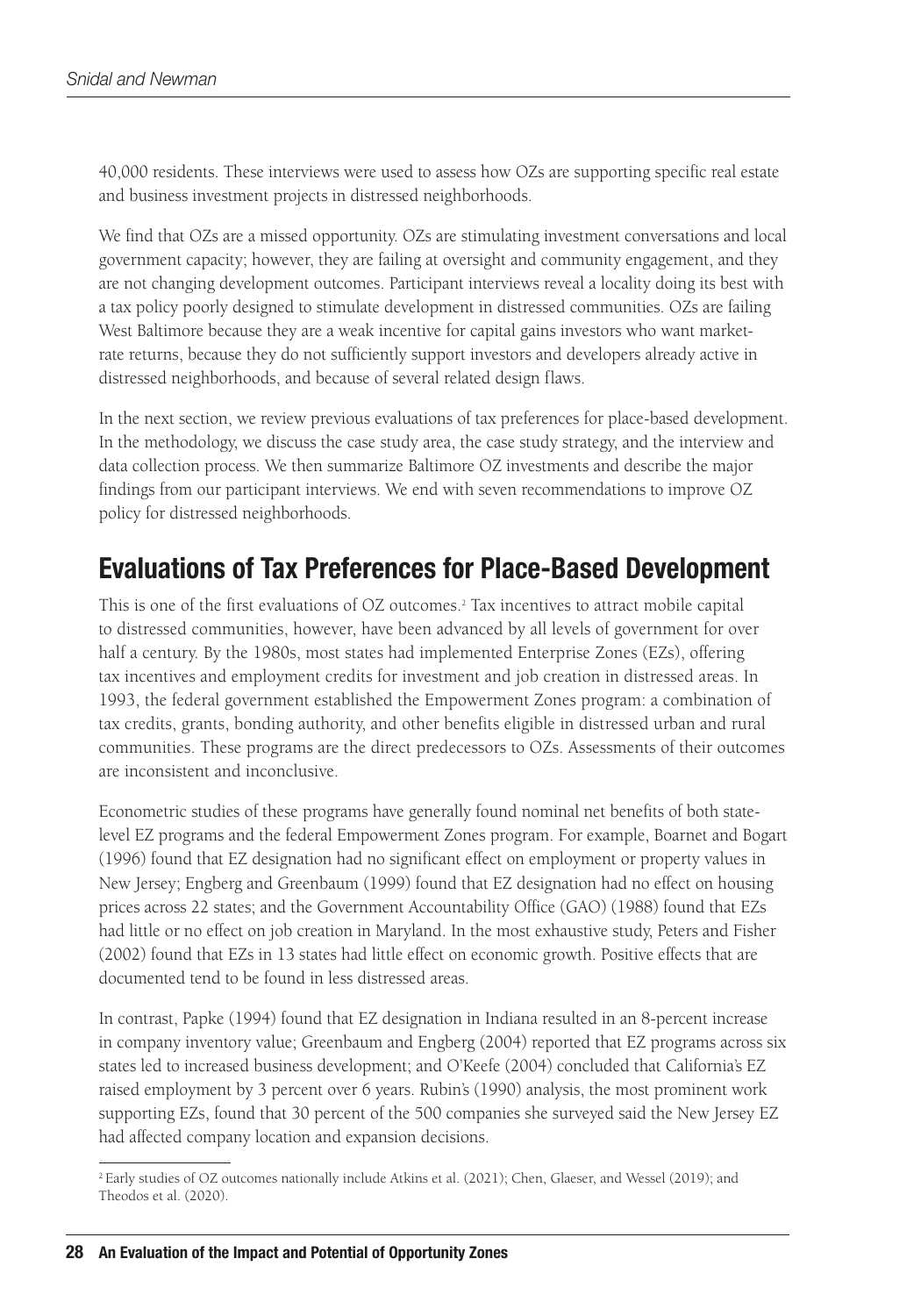Fewer studies have examined the federal Empowerment Zones program. The Government Accountability Office (GAO) conducted two studies in 2006 and 2010 but failed to reach a conclusion due to poor data collection. Oakley and Tsao (2006) found limited evidence of improvements in certain Empowerment Zones compared to counterfactual sites—for example, poverty reduction in Detroit—but overall, they determined that the zones had little impact. Busso, Gregory, and Kline (2013) found greater impacts. According to their study, neighborhoods receiving Empowerment Zone designation experienced a 12–21 percent increase in total employment and an 8–13 percent increase in weekly wages compared to matched zones, and these gains came with only modest deadweight losses. They found, however, that the program had a nominal effect on rents and vacancy rates. Krupka and Noonan (2009) found that the federal program had a statistically significant and substantially positive effect on housing prices but varying and less impact on indicators of neighborhood quality.

These studies represent a mixture of shift-share and regression analysis, including sophisticated quasi-experimental designs. All recommend early and periodic performance assessments and monitoring of zones to help improve understanding of outcomes. We take this recommendation by reporting our early assessment of OZ policy in West Baltimore. Our qualitative approach sets the context for applying OZs to distressed neighborhoods and provides nuance on how and why the policy is and isn't changing development outcomes.<sup>3</sup>

### Methodology

Our case study area is the West Baltimore Opportunity Zones Cluster (WBOZC) which we provide descriptive statistics for in exhibit 1. We selected the WBOZC for four reasons. First, the WBOZC represents 15 highly distressed census tracts representing roughly 44,000 residents that serve as a "black swan" for analysis; if findings indicate OZ policy attracted substantial capital, this may indicate that OZ neighborhoods with less distress could also attract equity. On the other hand, if we find negligible effects, we can explore why OZs are not serving neighborhoods most in need of investment. Second, Michael Snidal has a deep network and detailed knowledge of economic and community development experts and projects in West Baltimore. Third, both the City of Baltimore and the State of Maryland, unlike most jurisdictions, established staff positions to work specifically on OZs. These staff members could help identify capital flows and economic development activity in lieu of federal reporting mandates. Finally, Baltimore's proximity to Washington, D.C., allowed the first author to meet with economic development experts knowledgeable about Baltimore and national OZ activity.

<sup>&</sup>lt;sup>3</sup> A comprehensive analysis of all peer-reviewed studies of state enterprise zones and the federal Empowerment Zone program is available from the first author upon request.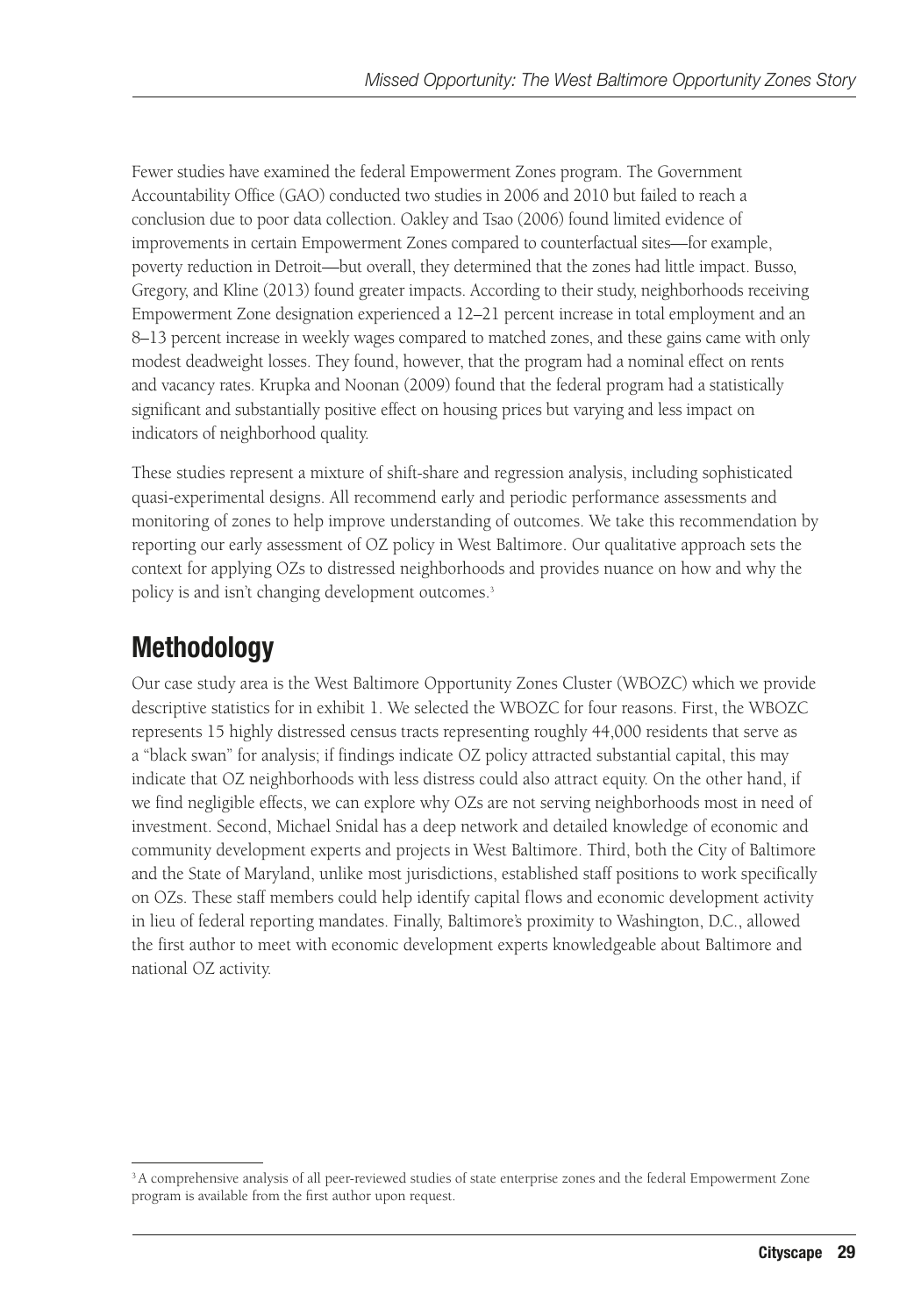#### Exhibit 1

| West Baltimore OZs Cluster Descriptive Statistics |                             |                                          |                         |                               |                          |                                          |                                            |  |  |
|---------------------------------------------------|-----------------------------|------------------------------------------|-------------------------|-------------------------------|--------------------------|------------------------------------------|--------------------------------------------|--|--|
| Geography<br>(# of census tracts)                 | <b>Med</b><br>$Income$ (\$) | <b>Med</b><br><b>House</b><br>Price (\$) | <b>Med</b><br>Rent (\$) | <b>Poverty</b><br>Rate<br>(%) | <b>Unemployed</b><br>(%) | College<br><b>Educated or Investment</b> | Average<br>Greater $(\%)$ Score $(1-10)^*$ |  |  |
| West Baltimore OZs Cluster (15)                   | 24.549                      | 87,000                                   | 955                     | 38                            | 18                       | 12                                       | 3.2                                        |  |  |
| Baltimore OZs Cluster (42)                        | 32,785                      | 110,200                                  | 943                     | 33                            | 16                       | 17                                       | 4.4                                        |  |  |
| Baltimore (183)                                   | 42.094                      | 134,800                                  | 961                     | 24                            | 13                       | 25                                       | 4.2                                        |  |  |
| Maryland OZs Cluster(149)                         | 46,856                      | 173,400                                  | 1,063                   | 21                            | 10                       | 24                                       | 5.4                                        |  |  |
| Maryland (743)                                    | 74,551                      | 290,400                                  | 1,156                   | 10                            | 7                        | 37                                       | 5.5                                        |  |  |
| USA OZs Cluster (8,763)                           | 33,345                      | 108,000                                  | 725                     | 31                            | 12                       | 18                                       | 5.3                                        |  |  |
| USA (67,148)                                      | 53,657                      | 178,600                                  | 953                     | 15                            | 5.8                      | 29                                       | 5.5                                        |  |  |

*OZs = Opportunity Zones.*

*\*The Investment Score is the average score assigned to each census tract by the Urban Institute (UI) to capture lending activity before the introduction of OZs. UI*  established this investment score by census tract, ranging from 1–10, through a composite index which incorporates commercial lending, multifamily lending, *single family lending, and small business lending data from American Community Survey (ACS), CoreLogic, Home Mortgage Disclosure Act, and Community Reinvestment Act data. Their full methodology can be found online: [https://www.urban.org/policy-centers/metropolitan-housing-and-communities-policy](https://www.urban.org/policy-centers/metropolitan-housing-and-communities-policy-center/projects/opportunity-zones-maximizing-return-public-investment)[center/projects/opportunity-zones-maximizing-return-public-investment.](https://www.urban.org/policy-centers/metropolitan-housing-and-communities-policy-center/projects/opportunity-zones-maximizing-return-public-investment)*

*Note: The West Baltimore OZs Cluster contains approximately 44,000 residents, and the City of Baltimore OZs contain approximately 120,000 residents, roughly 7 percent and 19 percent of Baltimore's population, respectively.*

*Source: Housing, poverty, employment, and education statistics are derived from ACS 2011–15 data*

At the inception of the research, the first author developed an original 35-person participant list based on his knowledge and network of economic development experts. He then held initial meetings with the city council members representing the WBOZC and the City of Baltimore's designated OZ coordinator. Both authors also systematically reviewed OZ documents including enabling legislation, congressional testimony, articles and press releases by government, think tanks, advocacy groups, and local and national media. We emphasized actors and institutions engaged in business or project development in and around the WBOZC. Interviewees included developers, project sponsors, fund managers, wealth managers, investors, philanthropies, nonprofit agencies, community development institutions, city and state-level officials, and businesses. The interview list was expanded to 76 people using a snowball sampling method, a nonprobability method of convenience in which the interviewing author asked each interviewee for recommendations for, and connections to, other experts at the end of each interview. A typology of the study participants is provided in exhibit 2.

#### Exhibit 2

Participant Typology for West Baltimore OZs Evaluation

| <b>Participant Identification</b>   | <b>Number of Interviews</b> |
|-------------------------------------|-----------------------------|
| Government Agency                   |                             |
| <b>Elected Official</b>             | 6                           |
| Banking/Fund Manager/Business       | 18                          |
| Developer/Small Developer           | 16                          |
| Nonprofit/Community Developer       | 15                          |
| Think Tank/Consultant/Philanthropic | 14                          |
| <b>TOTAL</b>                        | 76                          |
| -- - - - -                          |                             |

*OZs = Opportunity Zones. Source: Michael Snidal*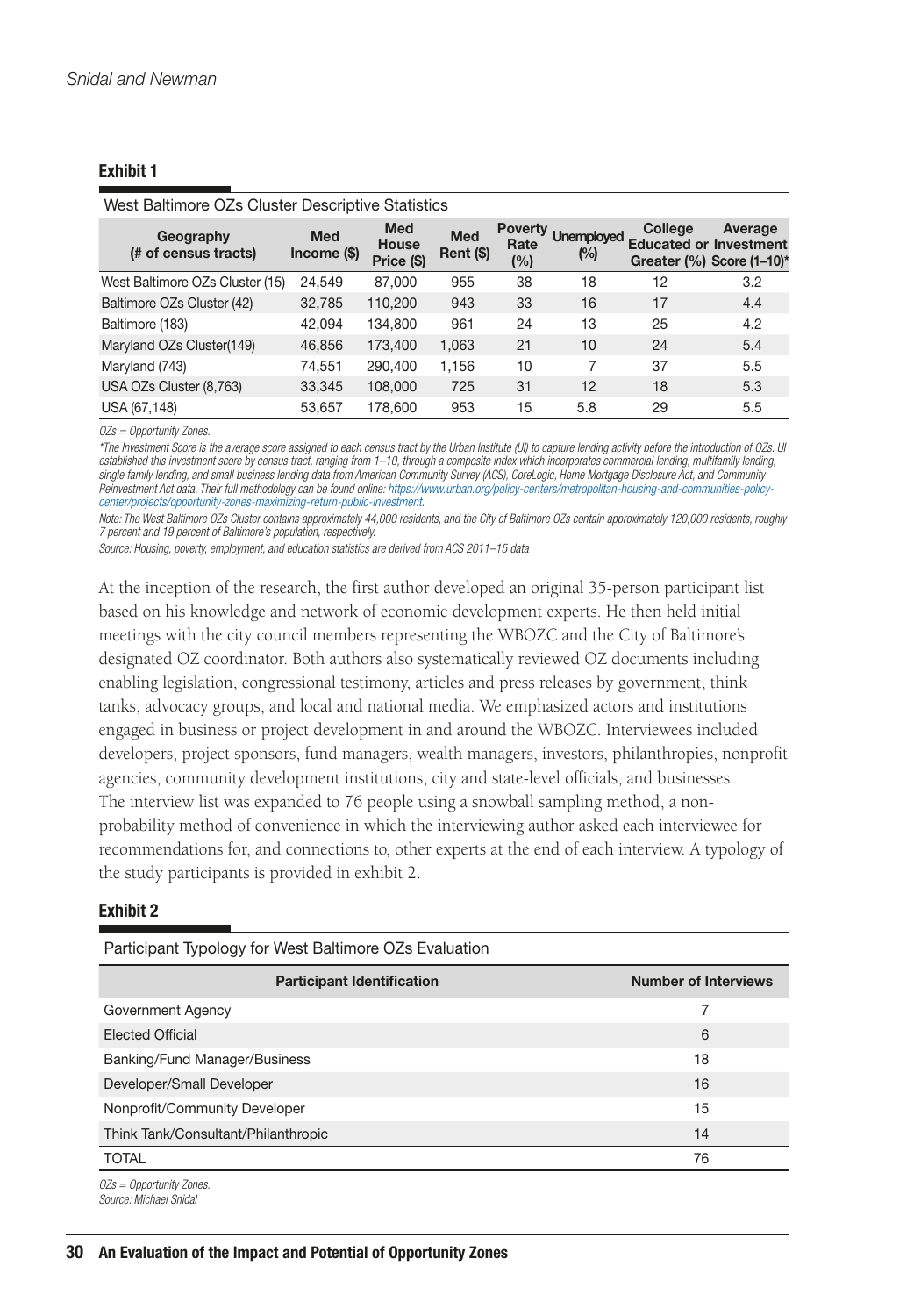Interviews were open-ended and semi-structured. The first author explained the purpose of the study and described the participant identification process at the opening of each meeting. He asked selected questions from a list created by the authors. Not all interviewees were asked all questions because questions were tailored in advance of each interview. Frequently, interviews moved away from a question-by-question format and into dialogue and conversation across questions or topics. The first author was intentional, however, in balancing depth spent on each question with breadth of questions during each interview. Interviews were not recorded, but the first author took extensive notes during and after each interview, including capturing direct quotes.

Interviews started in October 2019 and ended in December 2020. Most interviews were conducted in person through February 2020 at offices, restaurants, coffee shops, and other locations across Baltimore, New York City, and Washington, D.C. In response to the advent of the COVID-19 pandemic in March 2020, we paused the study from mid-March to August 2020. We then conducted interviews in an online format. To clarify unclear responses, we followed up with 29 participants by email, phone call, or meeting.4 We also requested OZ documentation from some participants, such as project-level financial projections, if the documentation would assist our analysis.

Project development details and investment estimates come from participant interviews, media reporting, and the first author's knowledge of Baltimore development. In cases where we do not footnote public reporting, development information and project finance estimates come exclusively from participant interviews and not objective records. Each financing estimate was checked for accuracy with at least three participant sources. Despite our best efforts, we cannot guarantee the accuracy of these numbers or whether we captured all OZ activity. We likely missed investors, developers, and businesses who considered, but ultimately abandoned, OZ capital.

### Results: OZ Investments

Three years after the Tax Cuts and Jobs Act of 2017 (TCJA) was signed into law, no OZ capital had been committed in the WBOZC. However, we documented six OZ investments across the City of Baltimore. We also documented three projects, two within the WBOZC, that are likely to secure OZ financing within the next year. Excluding a \$154 million OZ investment made in a \$5.5 billion mega-development project at Port Covington, these projects represent \$78 million of OZ equity, supporting roughly \$468 million in real estate and business development projects across the City of Baltimore.<sup>5</sup> Baltimore OZ investments are documented in exhibit 3.

<sup>4</sup> The first author met with nine participants more than once. This includes multiple meetings with the City of Baltimore's OZ Coordinator.

<sup>&</sup>lt;sup>5</sup> In Maryland, the comparable numbers are roughly \$192 million and \$800 million, respectively. Novogradac, a national professional services organization that is tracking Qualified Opportunity Fund (QOF) development, estimates the comparable amount invested across the country (as of the third quarter of 2020) at roughly \$12 billion. See Novogradac OZ fund list. The White House Council of Economic Advisors (CEA) contends that this has spurred roughly \$75 billion in total development over the same period. However, CEA's estimate includes investments that would have taken place without OZs. See CEA (2020).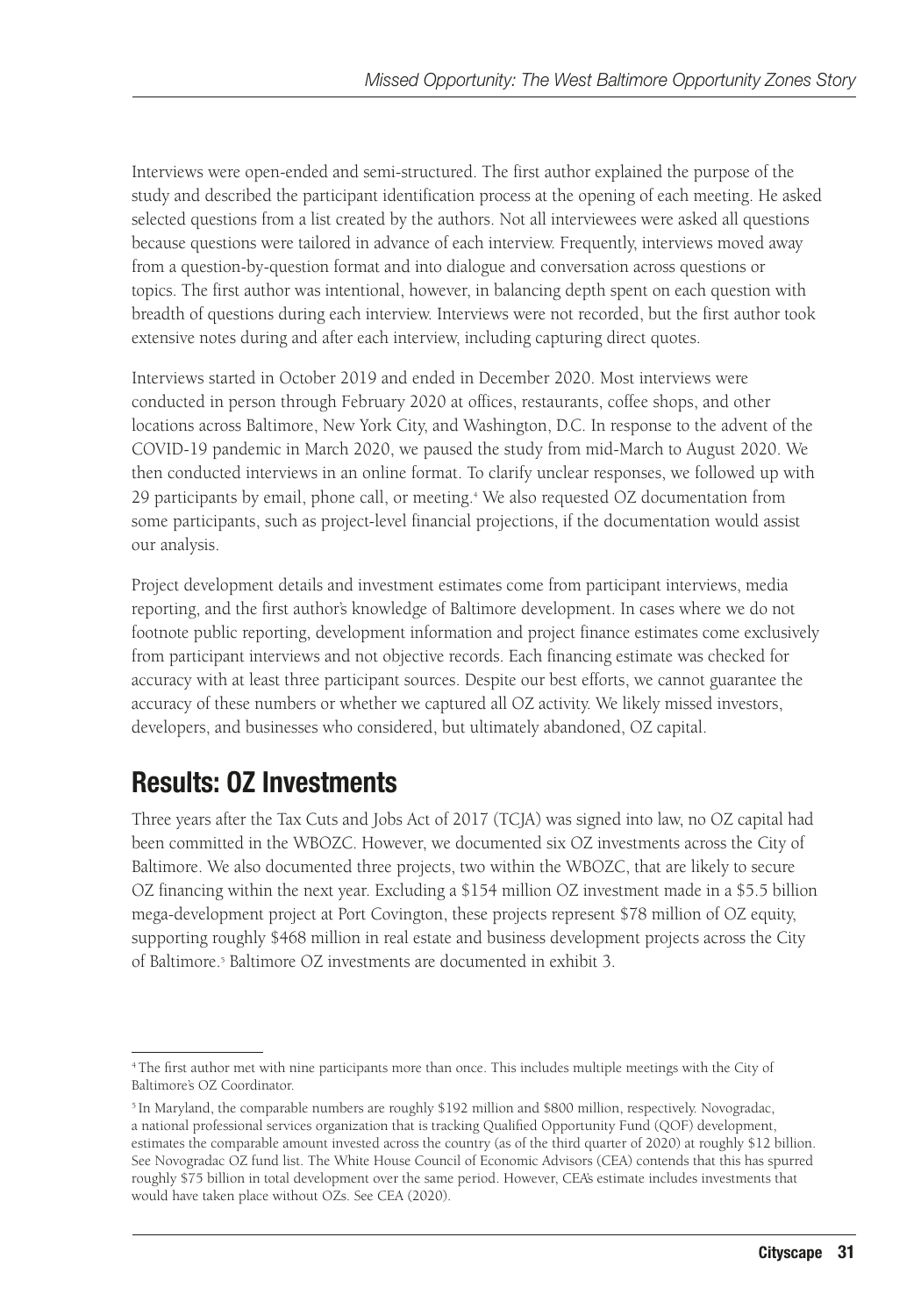| <b>Exhibit 3</b><br><b>Baltimore OZ Investments</b> |                                           |                                   |                                       |                      |                                |                          |                            |                          |                                                  |                                            |
|-----------------------------------------------------|-------------------------------------------|-----------------------------------|---------------------------------------|----------------------|--------------------------------|--------------------------|----------------------------|--------------------------|--------------------------------------------------|--------------------------------------------|
| Project/<br><b>Business</b>                         | <b>Description</b>                        | <b>OZ</b><br>Investment<br>( \$ ) | <b>Total</b><br>Investment<br>$($ \$) | Med<br>$Income$ (\$) | <b>Med House</b><br>Price (\$) | <b>Med Rent</b><br>( \$) | <b>Poverty</b><br>Rate (%) | <b>Unemployed</b><br>(%) | College<br><b>Educated</b><br>or Greater<br>(% ) | Investment<br><b>Score</b><br>$(1 - 10)^*$ |
| Yards 56                                            | Mixed use<br>development                  | 30 million                        | 150 million                           | 50,280               | 124,500                        | 1,061                    | 11                         | $\overline{7}$           | 17                                               | 5                                          |
| Prosper on<br>Fayette                               | Workforce<br>housing and<br>hotel         | 15 million                        | 55 million                            | 55,277               | 254,000                        | 1,445                    | 27                         | $\overline{4}$           | 79                                               | 9                                          |
| <b>Galen Robotics</b>                               | <b>Business</b><br>expansion              | 1 million                         | 7 million                             | 46,250               | 167,500                        | 1,341                    | 27                         | 15                       | 42                                               | $\overline{7}$                             |
| Penn Station                                        | <b>Amtrak Station</b><br>redevelopment    | 10 million                        | 90 million                            | 36,607               | 219,200                        | 908                      | 30                         | 17                       | 43                                               | 6                                          |
| Outlook<br><b>Studios</b>                           | <b>Business</b><br>expansion              | 1 million                         | Unknown                               | 28,109               | 182,600                        | 906                      | 49                         | 20                       | 12                                               | $\overline{c}$                             |
| Port Covington                                      | Mixed use<br>mega-<br>development         | 154 million                       | 5.5 billion                           | 103,667              | 276,000                        | 1,802                    | 9                          | 6                        | 71                                               | 10                                         |
| North Ave<br>Commercial**                           | Affordable<br>housing & local<br>business | 1.2 million                       | 4.5 million                           | 31,855               | 122,500                        | 976                      | 33                         | 21                       | 24                                               | $\overline{c}$                             |
| <b>Madison Park</b><br>North**                      | Mixed use<br>development                  | 10 million                        | 100 million                           | 39,470               | 252,600                        | 959                      | 35                         | 16                       | 34                                               | $\mathbf{1}$                               |
| Northwood<br>Plaza**                                | Mixed use<br>development                  | 10 million                        | 58 million                            | 43,221               | 150,700                        | 935                      | 20                         | 14                       | 31                                               | 6                                          |

*OZs = Opportunity Zones.*

*\*See exhibit 1 for description and source of "Investment Score." This is the score of each census tract and not an average.*

*\*\*Project, in appendix B, is an expected not finalized OZ investment.*

*Source: Housing, poverty, employment, and education statistics are derived from American Community Survey, 2011–15 data*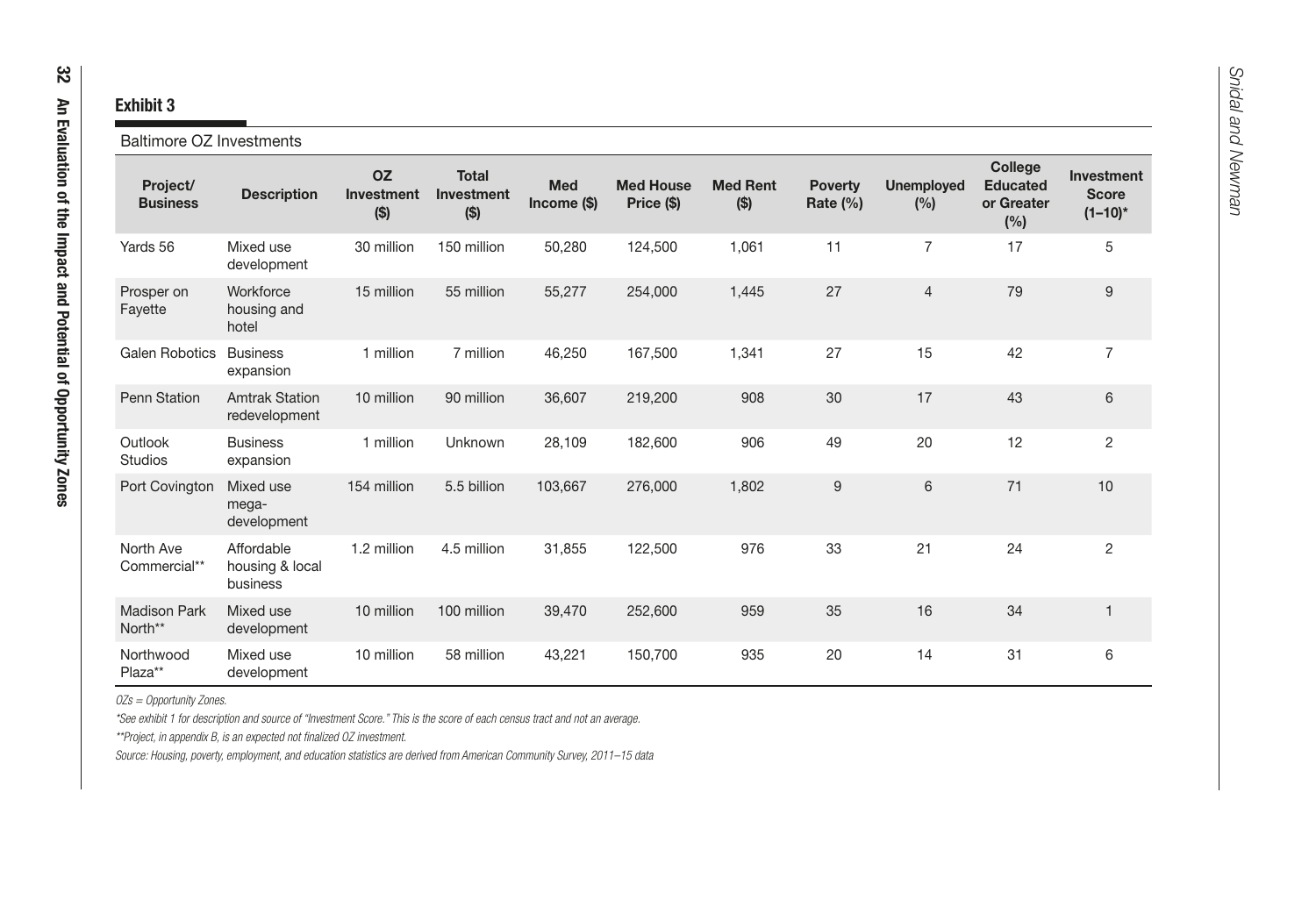Baltimore OZ investments are supporting economic development that benefits city residents at-large, including investments in transit-oriented development and a minority-owned business, the attraction of high-paying technology jobs, and the development of a grocery store and other retail amenities.<sup>6</sup>

Little OZ capital, however, is flowing into deeply distressed neighborhoods. Investments in distressed communities include an estimated \$1 million investment for minority-owned business expansion, a \$10 million investment in a \$100 million mixed-use redevelopment project, and a \$1.2 million investment in a \$4.5 million affordable housing development. These projects meet the stated intention of OZ policy, but they represent less than 5 percent of total OZ equity deployed or expected to be deployed in Baltimore. In contrast, 65 percent of all OZ capital is flowing into Port Covington, a census tract with a household median income approaching \$100 thousand and where a \$5.5 billion project was already underway.

We find OZs provide a "gap" equity source that may speed up a project timeline or substitute for other capital sources, but that does not determine the fate of a project or stimulate entirely new development. Direct subsidy programs and federal New Markets Tax Credits (NMTC) are more critical sources of capital to spur development. We observed dedicated government staff, sophisticated developers, and a few mission-driven financiers working to leverage OZs for community development. They illustrate a locality doing its best with a federal tax preference that was poorly designed for distressed neighborhoods. Most importantly, we document how OZ policy is failing to support or incentivize community development entities, community developers, small businesses, nonprofits, and institutions already operating in and around distressed neighborhoods. This is the missed opportunity of OZs.

### Results: OZ Strengths and Weaknesses

Based on investment and development activity in the WBOZC and Baltimore City at large, we draw the following conclusions about the strengths and weaknesses of OZs for distressed communities.

#### OZs are Stimulating a New Set of Investors and Development Conversations

The greatest benefit of OZs is their ability to stimulate new investment conversations and attract new investors. We documented over 50 funds that had connected with individual businesses and projects in Baltimore. OZ coordinators reported as many as 80 projects across the city that were potential candidates for OZ investment. Whereas most of these funds and projects had not deployed or received capital, we found consensus that OZs had led to a new development "ecosystem" with the potential to stimulate economic development. As the city's OZ coordinator summarized: "One of the most important outcomes has been OZ's ability to attract a diverse cadre of new investors to Baltimore city. …these relationships represent new doors for attracting capital and development to Baltimore city."7 One developer confirmed: "Investors are looking at areas that were previously redlined to development because of their race or ethnicity."<sup>8</sup>

<sup>6</sup> A detailed profile for each project in exhibit 3 can be obtained in a longer format report of these interviews. See Snidal and Newman (2021).

<sup>7</sup> OZ coordinator interviews.

<sup>8</sup> Government agency interviews.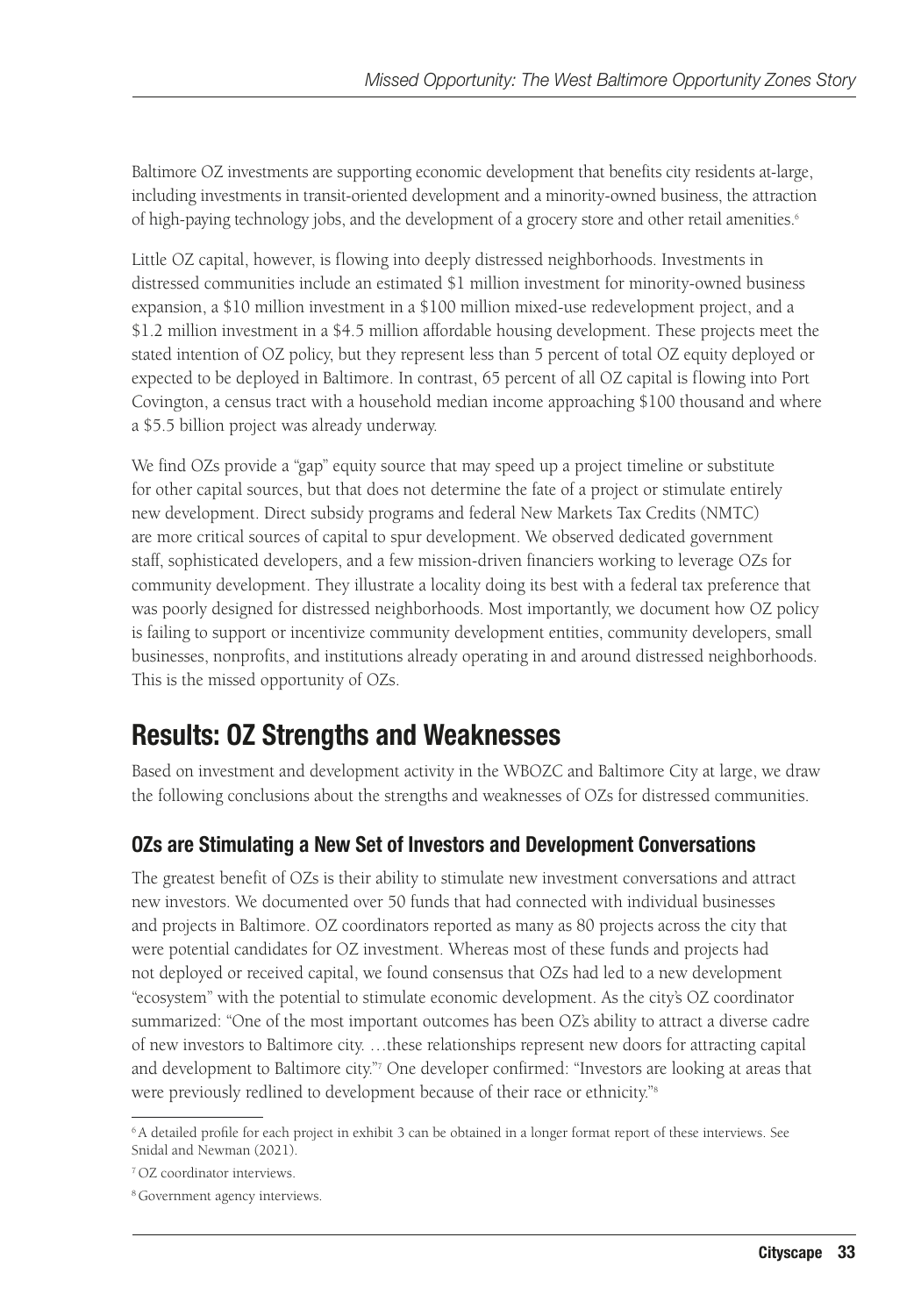Over the study period, investors and developers toured Baltimore, met with elected officials, attended conferences, and inquired with city and state OZ coordinators and project sponsors. OZ events were local and national in scope. For example, in January 2019, the Jack Kemp Foundation hosted over 200 people in Baltimore to discuss OZ opportunities and challenges. In October 2019, several project sponsors offered tours of OZ sites as part of an annual Baltimore "homecoming" event where successful professionals with links to Baltimore were invited back to the city to discuss how they could invest in its future. In October 2020, the online database "OpportunityDb" hosted a three-part webinar with several Baltimore OZ project sponsors as discussants.9 Project sponsors also created marketing material for OZ investors. For example, a mid-sized development firm working in the WBOZC presented the first author with a sophisticated offering sheet of the sale of a multimillion-dollar OZ incentivized real estate portfolio. However, participants described this new investor class as primarily interested in market-rate development opportunities. They did not expect this new ecosystem to make large investments in Baltimore's lower-income and African-American neighborhoods like West Baltimore. A housing developer in WBOZC noted, "Sure, there may be new groups of investors that drive through [these neighborhoods] as part of an OZ marketing event. But when push comes to shove, [OZs don't] change their bottom line…they are only going to consider the same five or six neighborhoods that outside investors have always looked at."<sup>10</sup> Likewise, the president of a major regional community development organization noted that "the moment one of these investors sees the [3–5 percent] returns we are offering, the OZ conversation halts...."<sup>11</sup> Three community developers indicated that these conversations were short-lived and created a false sense of hope. The head of a development nonprofit noted, "[We] approach OZ investor connections with caution" because they have "eaten up a lot of [our] time" but failed to materialize.<sup>12</sup>

Small developers working in West Baltimore were generally skeptical of any new ecosystem. A housing rehabilitation firm in the WBOZC suggested that this new ecosystem "works within the existing power structure of development. Our bottom-line concerns social outcomes; outside OZ investors are looking for large financial returns. So, the conversation start[s] and end[s] there."13 Community Development Entities (CDEs) indicated that the work they were already doing in distressed communities, particularly around affordable housing, was fragmented from this new network. They noted that OZs were not compatible with Low Income Housing Tax Credits (LIHTC) and other debt-led development.14 We also found that the philanthropic sector was largely uninvolved with OZ policy except for the Abell Foundation funding the City of Baltimore's OZ coordinator position. We discuss OZ's failure to incentivize capital already operating in undercapitalized markets in more detail in the following section.

<sup>9</sup> For webinar see Milbergs (2020).

<sup>&</sup>lt;sup>10</sup> Developer interviews.

<sup>&</sup>lt;sup>11</sup> Nonprofit/community developer interviews.

<sup>12</sup> Nonprofit/community developer interviews.

<sup>&</sup>lt;sup>13</sup> Developer interviews.

<sup>&</sup>lt;sup>14</sup> Study participants stressed two reasons for this: (1) LIHTC projects are typically debt financed while OZs are an equity incentive and (2) OZs are a 10-year exit (that is, the major benefit accrues at year 10) while LIHTC is a 15-year exit which makes it challenging to time OZ-LIHTC projects.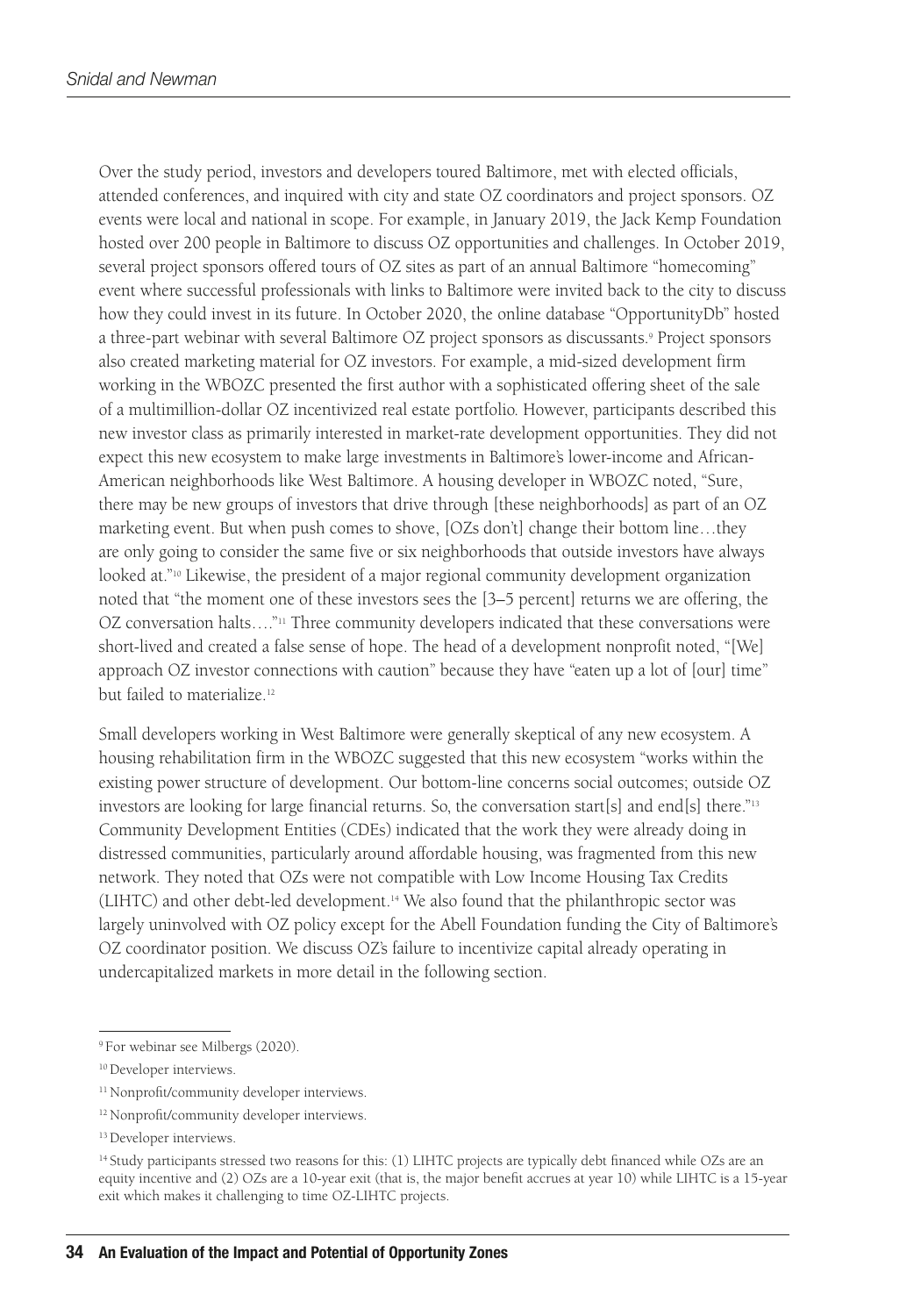#### OZs Are Spurring New Local Government Development Capacity

Related to this new ecosystem, OZs have created a new organizing structure in which the city engages in development. This is primarily the result of city and state OZ coordinators tasked to work with existing local officials to promote development in these zones, connect investors to OZ projects, track OZ activity, and present on OZ opportunities and progress. It is critical to note that these positions were not mandated by the federal government. On the contrary, OZ legislation mandated no requirement or appropriations for local economic development planning. Consequently, this outcome is best understood as an indirect result of Baltimore and Maryland deliberately establishing new positions.

The Baltimore OZ coordinator describes himself as a "matchmaker." This matchmaking, and the database of projects that has flowed from it, is stimulating new and more coordinated conversations within local government about setting priorities, allocating limited local dollars, and identifying resources for projects. OZs, in tandem with a new neighborhood impact investment fund (NIIF), have stimulated "a set of monthly meetings where many of the city's major agency leaders…come together and…go through projects one by one in a way that wasn't as intentional before the incentive." According to leadership at the City of Baltimore's Department of Housing and Community Development (DHCD), "the city now has a point person to connect the dots on investment and development." Another DHCD staff member noted that "the rollout of OZs fit very nicely in the early adaptation of Baltimore's community development strategy."15

Increased local government capacity includes the creation of a "development prospectus," a marketing document that the OZ coordinator pitched to developers and investors to tout the city's opportunities, projects, and neighborhoods.16 It includes an interactive website portal where OZ actors can locate projects, information, and contacts about the state's OZ activity.17 It also encompasses state legislation that extended existing employment incentives to all businesses that locate or expand within Maryland's OZ footprint.<sup>18</sup> Developer and investor participants frequently mentioned these developments and this new capacity. One developer noted, "the great thing about [OZs] is now we have this reliable point of contact in the city to get this project to completion …." Another development executive said, "Before [OZs], we frequently held off on consulting with the city until we had our sources and uses better lined up. After [OZs], we may be inclined to check in with the city on other opportunities...."<sup>19</sup>

It is noteworthy that eight study participants suggested that OZs may be redirecting government capacity away from non-OZ opportunities and privileging an elite set of investors with access to capital gains dollars. At the same time, city government participants noted that a major challenge of OZs was dealing with inquiries from people without any development experience or plan, or who were not serious investors. A major developer noted, "OZ hype [comes with] a challenge.

<sup>&</sup>lt;sup>15</sup> Government agency interviews.

<sup>&</sup>lt;sup>16</sup> See Baltimore Development Corporation (2018).

<sup>&</sup>lt;sup>17</sup> See Maryland Department of Housing and Community Development (2018).

<sup>&</sup>lt;sup>18</sup> See Opportunity Zones Incentives, S.B. 581, Regular Session 2019. (2019).

<sup>&</sup>lt;sup>19</sup> Developer interviews.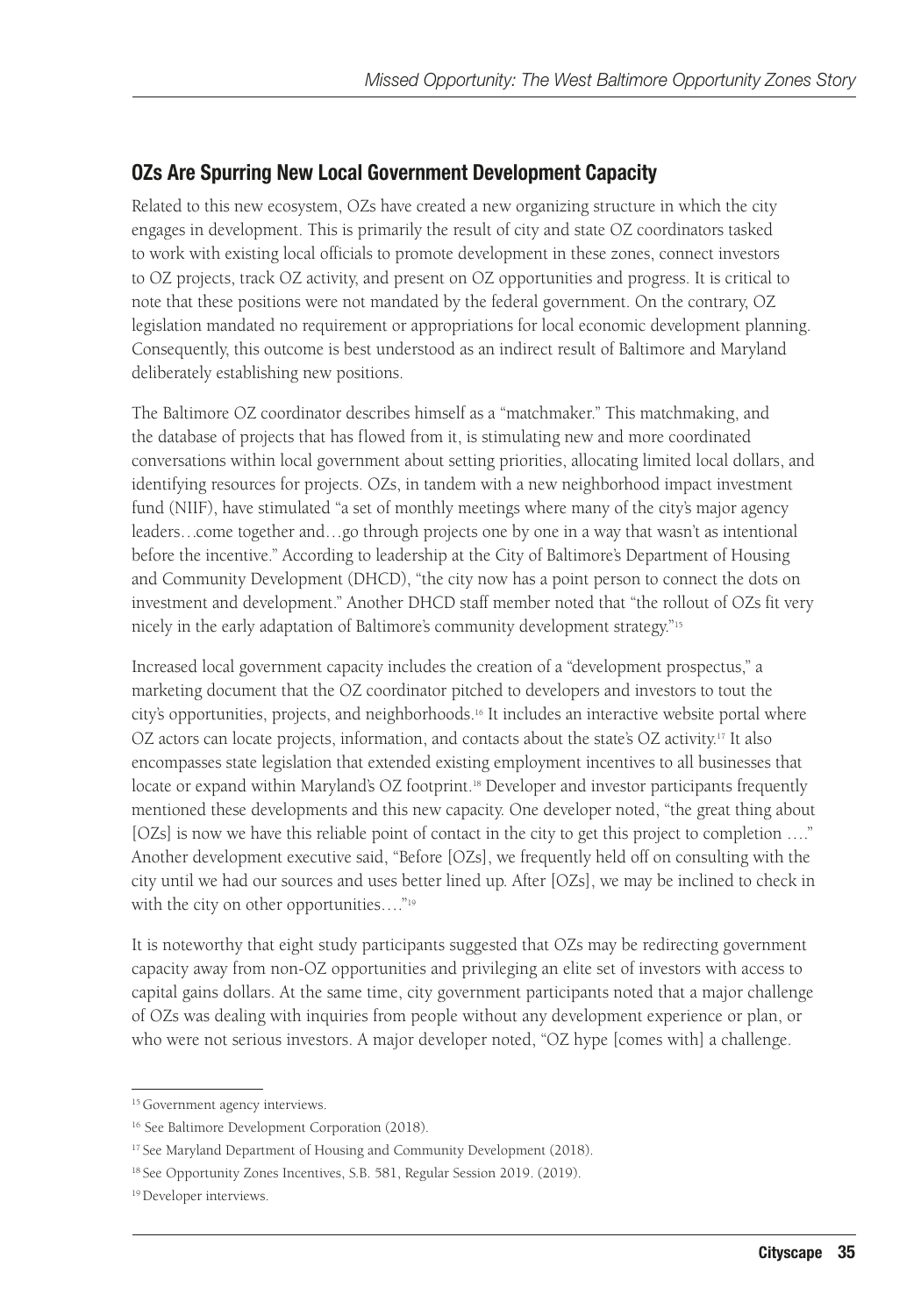Now you also have a bunch of inexperienced people talking about projects without a lick of development expertise…."20

Five participants expressed cynicism of OZ policy altogether, describing it as a "distraction," "total waste of time," and even a "con." An executive of a regional community development nonprofit stated, "[OZs are not] the only economic development strategy that needs capacity…. We have other zones and programs… this energy would be better served developing a strategy to win NMTC through a captive CDE."<sup>21</sup> Similarly, two of these participants proposed that OZ efforts be redirected toward developing municipal banking because commercial banks lend a trivial amount of their overall loan percentages to African-American residents and in African-American neighborhoods.22 A policy expert described OZs as "the latest in a series of steps to redirect local development capacity to outside and powerful holders of capital."23 Likewise, a program manager at a housing nonprofit commented, "Once again, the government is telling us that the solution to the problem is to compete for the same capital that ignored us in the first place." Thirteen total participants expressed a general concern that OZ's primary purpose is tax relief for the wealthy. The director of a nonprofit described [OZs] as "…[a] new way to reduce taxes for a bunch of people who…already aren't paying their fair share."<sup>24</sup> Even so, most of these participants supported OZ policy with a "nothing to lose" explanation.

#### OZs Are Failing at Oversight, Community Engagement, and Education

Baltimore and the State of Maryland made good faith efforts to track OZ development. The city held multiple meetings and workshops with neighborhood leaders and community organizations. The OZ coordinator noted that the city was "very intentional with investors…about investing in distressed neighborhoods."25 City officials selected low-income neighborhoods for OZs, and they were deliberate about trying to establish community benefits agreements and employment targets around the policy. They also guided investors to high-priority projects that would be beneficial for Baltimore's lower-income and minority communities.

Even so, OZs are opaque and undemocratic. It offers no planning mechanisms for communities to prevent harmful investment. Participants repeatedly noted that OZs provided no designated funding to introduce communities to the tax preference or to educate them on how they could identify and connect with investors. Commitments like these, which help build trust with communities, are necessary to stimulate positive development in distressed communities, especially those with long histories of race-based disinvestment and skepticism of outside investors.<sup>26</sup>

The city coordinator referred to OZs as a "marketplace" and not a "program." He acknowledged that "at the end of the day, these are private-sector investors, and we don't control their purse

<sup>&</sup>lt;sup>20</sup> Developer interviews.

<sup>&</sup>lt;sup>21</sup> Nonprofit/community developer interviews.

 $22$  See Vanatta (2019) for the Abell Foundation report on this topic which two study participants referred us to.

<sup>23</sup> Think tank/consultant/philanthropic interviews.

<sup>24</sup> Nonprofit/community developer interviews.

<sup>&</sup>lt;sup>25</sup> Government agency interviews.

<sup>&</sup>lt;sup>26</sup> Participant interviews.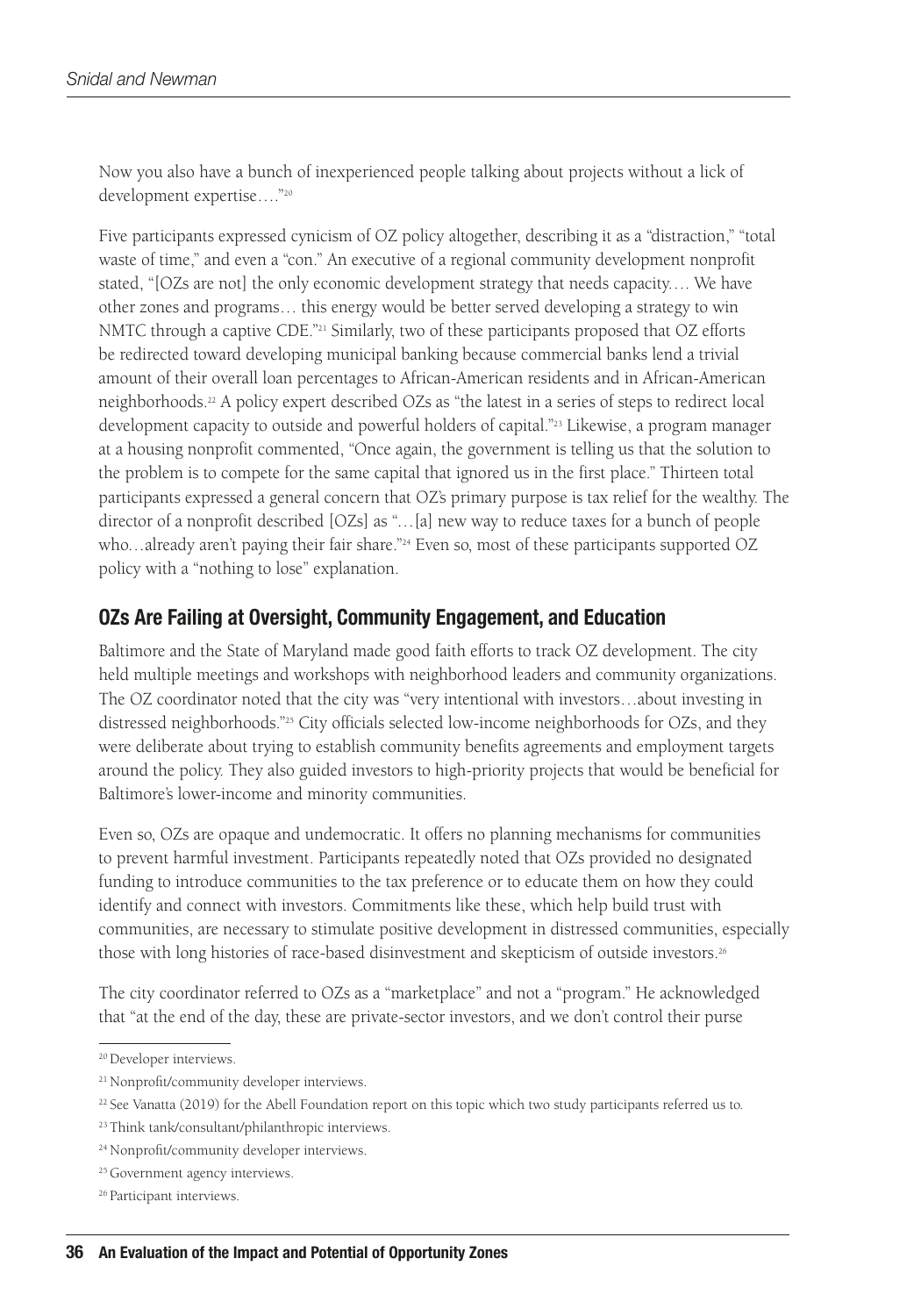strings."<sup>27</sup> A manager of an investment fund described local ability to steer OZ investment as "like being placed in a sea with a paddle. The federal tax code is a pretty blunt mechanism to just throw at localities for economic development," this participant added.<sup>28</sup> The four Baltimore city councilmembers, as well as the two state legislators interviewed for this study, stressed their frustration with the lack of policy oversight. The latter added that a critical motivator for Maryland's OZ enhancement legislation was to try to establish a mechanism for project oversight.<sup>29</sup>

Participants were conflicted about how much oversight was needed. Some developers, including those involved in OZ deals, admitted they did not know how the OZ certification process worked. Even the most "laissez-faire" participants believed the existing tracking mechanism, selfcertification by Form 8996, was insufficient and undermining trust.

A developer with a history of working in West Baltimore noted, "In my experience, too much community oversight of private development can lead to misinformed actors that end up scuttling good development… but we have clearly moved too far to the [opposite] end here. [OZs] could… at least have some sort of interim reporting so residents know what the hell is going on and so developers have some guardrails."<sup>30</sup> Likewise, a fund manager commented, "[OZs have] laid bare just how far we have moved away from transparency in economic development …parasitic development is happening, and the feds should not be incentivizing that."<sup>31</sup> A CDE executive went so far as to describe the reporting requirements as "comically corrupt."<sup>32</sup>

Community Development Corporations (CDCs) and smaller developers were the most concerned with the program's lack of oversight, education, and engagement. A CEO of a CDC stated, "[the Empowerment Zones program] may not have succeeded, but at least the community knew how [it] worked. ...why isn't there a grant program to educate the residents on how [OZs] work?"<sup>33</sup> The developer of a project in the WBOZC, which expects OZ financing, noted, "the potential for unintended consequences is massive. One, all the development may just be concentrated on areas that don't need it. [Or] two, it isn't… but [OZs lead] to development that causes displacement."34 These participants and two others suggested that educational engagement around OZs would help counteract a general skepticism of community development initiatives in poor minority communities. They also suggested that it might encourage smaller developers to engage with the policy and seek out OZ investment opportunities and conversations.

Consistent with these views was the incomplete understanding of how OZs work by most community developers and elected officials who participated in our study. We did not find this to be the product of the city and state poorly communicating their OZ efforts. Rather, OZs are such a sufficiently complicated economic development tool that they require federal funding for education

<sup>&</sup>lt;sup>27</sup> Government agency interviews.

<sup>28</sup> Banking/fund manager/business interviews.

<sup>29</sup> Elected official interviews.

<sup>&</sup>lt;sup>30</sup> Developer interviews.

<sup>&</sup>lt;sup>31</sup> Banking/fund manager/business interviews.

<sup>&</sup>lt;sup>32</sup> Nonprofit/community developer interviews.

<sup>&</sup>lt;sup>33</sup> Nonprofit/community developer interviews.

<sup>&</sup>lt;sup>34</sup> Developer interviews.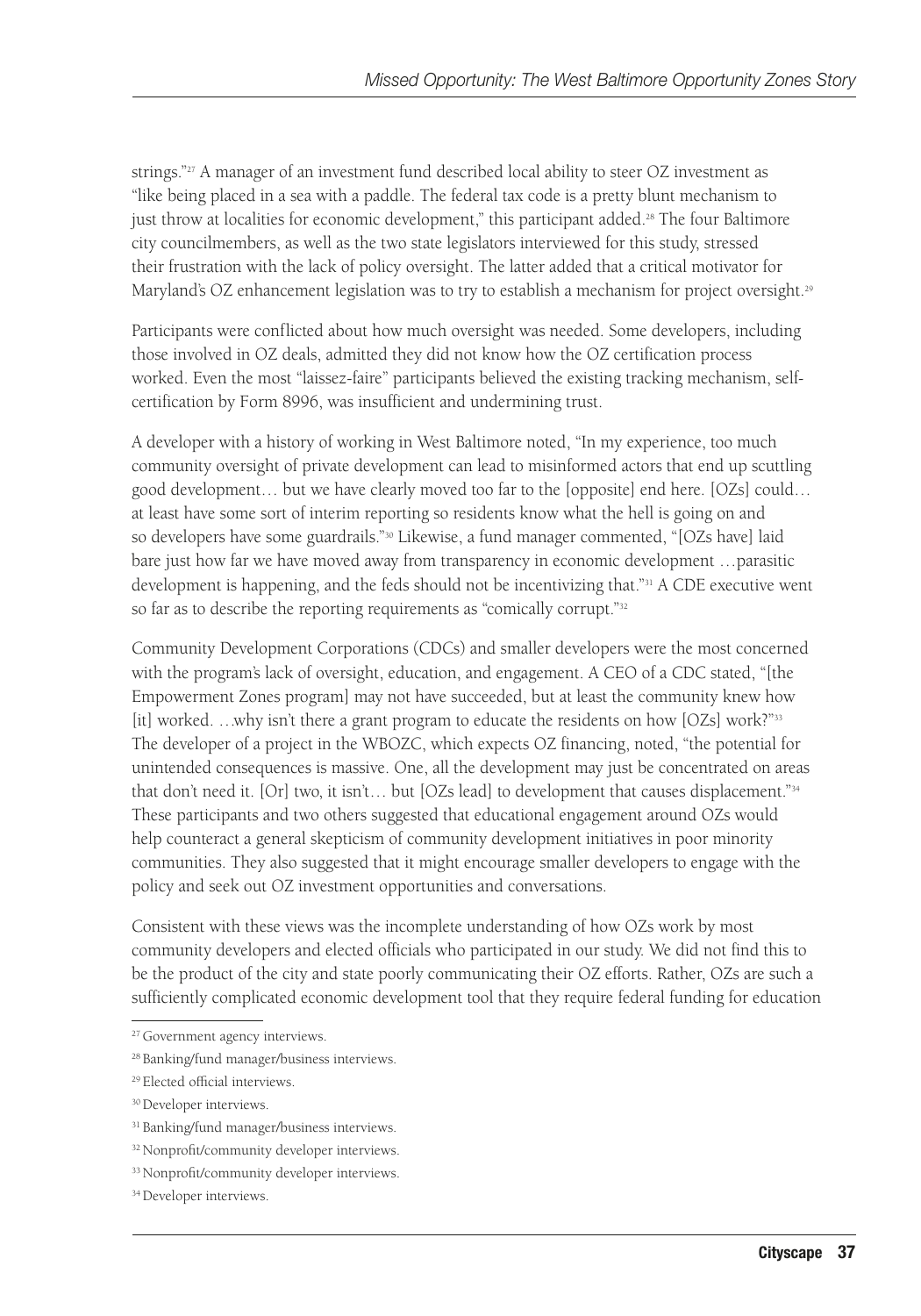and engagement. Even the office of a U.S. Senator from Maryland showed a tenuous grasp of how OZ policy worked.

#### OZs Are Not Changing Economic Development Outcomes in Distressed Neighborhoods

OZs are stimulating new conversations and interest about investment in Baltimore, but this interest has not materialized into new developments for distressed neighborhoods. We documented two projects in the WBOZC likely to receive OZ financing: a \$10 million investment in a \$100 million mixed-use redevelopment project, and a \$1.2 million investment in a \$4.5 million project focused on minority-owned business development, zero energy waste, and affordable housing. Study participants described these projects as excellent examples of community-oriented development in and around West Baltimore. While OZs offer each project an additional source of capital for development and may accelerate developer timelines to secure project financing, neither project depends on this financing. Several aspects of OZs explain their inability to attract economic development to truly distressed neighborhoods like West Baltimore.

#### **OZ Investors Demand Market-Rate Returns**

OZ investment funds typically seek double-digit internal rates of return (IRR) between 10 and 16 percent, whereas projects in Baltimore's distressed tracts are more likely to generate IRRs no higher than 3–6 percent while also being considered higher risk investments. Most OZ funds are seeking market-rate returns on the same types of investments that other funds are making, regardless of the OZ incentive. An established national developer reported that he was "disappointed at the number of national OZ funds that are expecting pre-tax, compounded IRRs of high teens or even 20 percent for a 10-year hold on 'easy stuff.'"35 The lowest IRR sought by an OZ fund that we found, which was not based upon an existing relationship for a specific project, was about 8 percent.

Mission-driven funds willing to accept lower returns have either been unable to raise OZ equity or unable to deploy it in truly distressed census tracts. This is partially because low-income census tracts are not expected to appreciate and partially due to technical design flaws, which we discuss later in this section. According to a director at an impact investment firm who considered a fund to support projects in the WBOZC: "there are a lot of reasons, from market realities to specific technical issues, that [OZs are] not going to work for us. [We are] not unique… 95 percent of mission funds have not raised equity."36 A manager at a development firm exploring locations for an OZ business in Baltimore said, "[OZs don't] offer the value proposition" to invest in distressed neighborhoods.37 A project sponsor unable to secure OZ capital stated, "[OZs are] meant for market-rate investments, some as high as 18 percent. And this does not fit the race and income profile of [distressed] neighborhoods in Baltimore or elsewhere …. [Do not] expect these funds to [invest] in low-income Black and Brown neighborhoods."<sup>38</sup>

<sup>&</sup>lt;sup>35</sup> Developer interviews.

<sup>36</sup> Banking/fund manager/business interviews.

<sup>&</sup>lt;sup>37</sup> Developer interviews.

<sup>38</sup> Nonprofit/community developer interviews.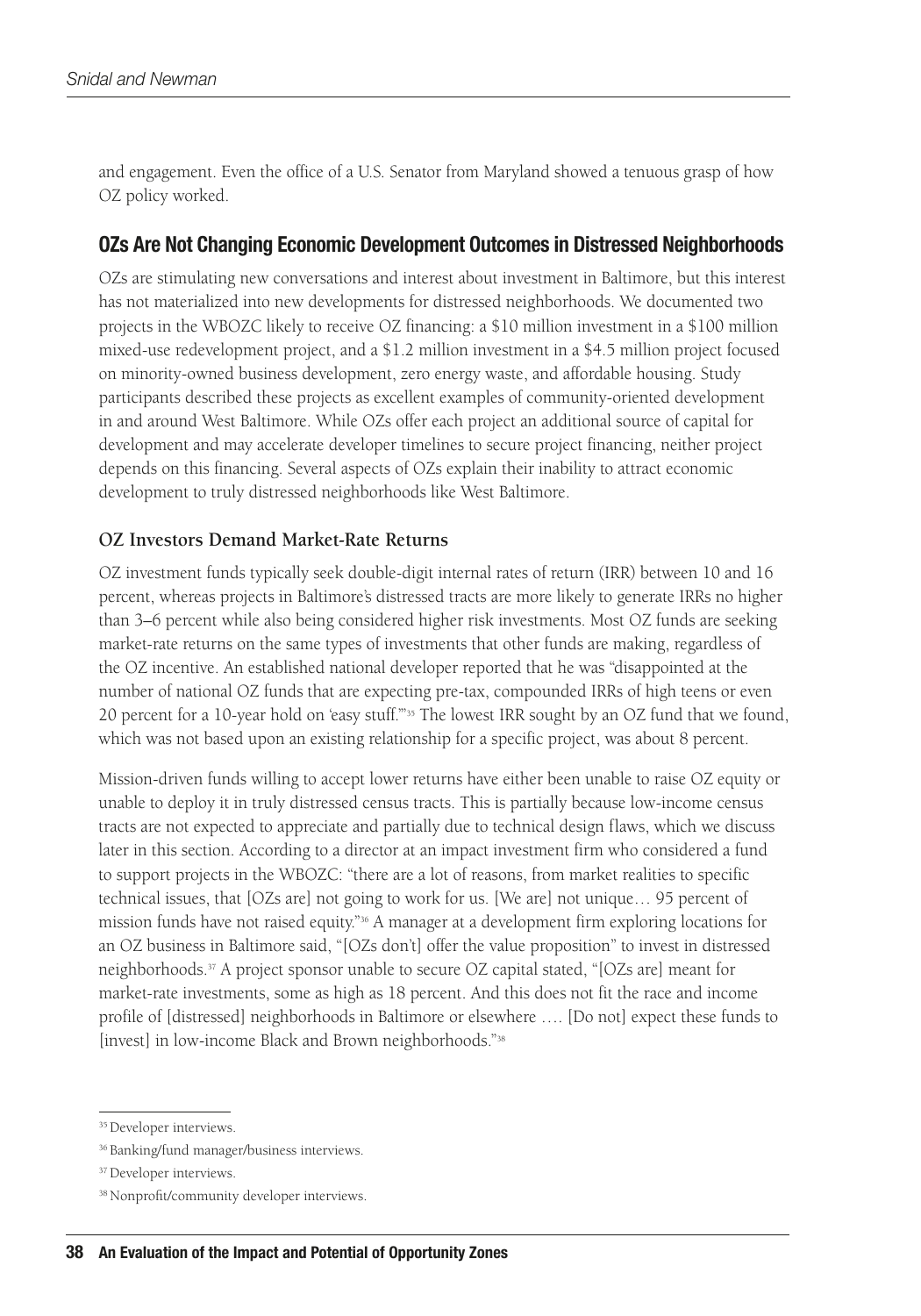#### **OZs Are a Weak Incentive That Does Not Spur "but for" Development**

OZs are a weak incentive that does not change development outcomes on its own. The tax deferment and the year-5 and year-7 step-up basis benefits of OZs offered little value to investors. One developer described these as "worthless." Another noted, "we basically don't bother trying to model those into our proformas anymore." Five participants suggested that these be substantially increased to have effects. Investors find the value of the tax preference to be the permanent exclusion of taxable income on new gains for investments held for 10 years or longer.<sup>39</sup>

Based on a review of four OZ development proformas and participant reporting, we estimate the overall value of the tax preference to be worth 150 to 400 basis points (1.5–4 percentage points on an IRR). Participants described this value as relatively meager. A developer in the WBOZC noted, "game-changing tax policy would need to incentivize way deeper than this." Another development team sent us a proposal to layer OZs with a host of other incentives and strategic planning. The proposal reads: "Attracting OZ equity investment for important but challenging projects in highly distressed OZ neighborhoods is proving to be especially difficult." A Baltimore developer with a long track record of community-oriented development responded by email: "…we quickly determined to stick with [NMTC] investments and avoid the headache." A developer working in the WBOZC commented, "I think the development community sees [NMTC] as a [much] more effective program." Consistent with this sentiment, the developer of an OZ project commented that " $OZ$ ...was not the 'but for;' if anything [NMTC] were the 'but for."<sup>40</sup> A community banking expert added, "OZ doesn't stop the car from running out of gas…."41 Participants described OZs as being for "investment-grade" and "shovel-ready" projects. In addition to NMTC, they noted that state and federal subsidy programs, like Economic Development Administration grants, are more important to supporting development than OZs.<sup>42</sup>

#### **OZs Fail to Incentivize Community Developers and Investors**

Developers and institutions investing or interested in investing in West Baltimore do not have readily available access to capital gains dollars. A recurrent theme in participant interviews was that there was no shortage of capital in Baltimore and particularly the greater Baltimore-Washington region that could be incentivized to invest in West Baltimore and other distressed areas. OZ's favoring of capital gains over alternate capital sources, however, means it fails to attract these actors. As one real estate developer put it bluntly, "private equity guys with marble floors from New York are not going to come down to do a deal in the 'hood' in West Baltimore, regardless of the incentive you offer them. But there is private wealth here, and there are plenty of people who say '[expletive], my grandparents are from Baltimore. I want to make an investment here.'" Another developer similarly stated, "There won't be bigger community transformation without incentivizing … people involved in the development process."43

<sup>39</sup> Participant interviews.

<sup>40</sup> Developer interviews.

<sup>41</sup> Banking/fund manager/business interviews.

<sup>42</sup> Participant interviews.

<sup>43</sup> Developer interviews.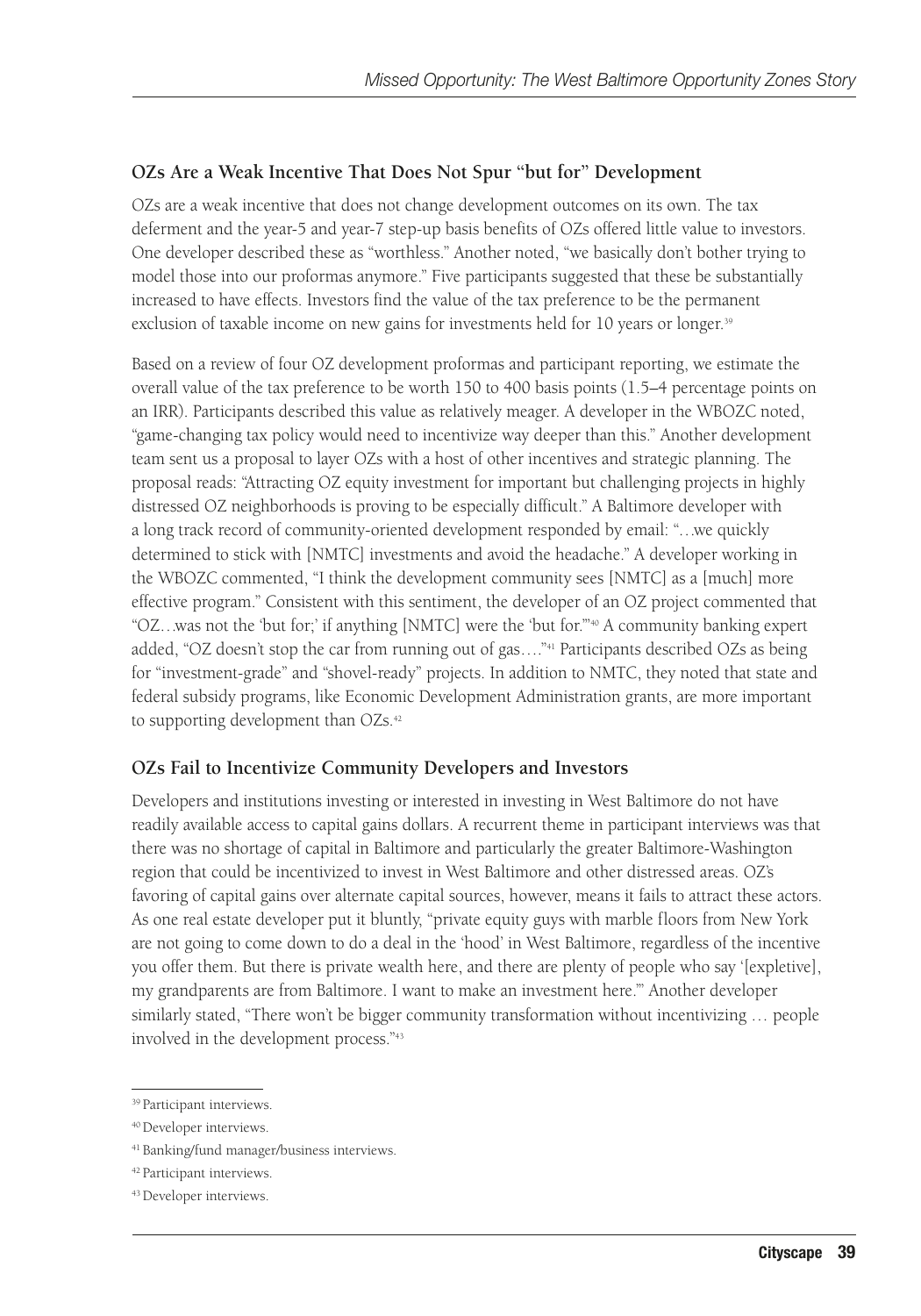We found eight examples of OZs failing to support existing development and developers in the WBOZC. These include an expert in African-American wealth-building who is redeveloping singlefamily housing, a nonprofit providing construction contracts and homeownership opportunities for women of color, and a warehouse in an old lumber yard that could be used for adaptive re-use. We also documented four small businesses that had considered OZ financing to locate in a distressed community but that had been unable to find a deal with OZ investors.

OZs also fail to incentivize institutional capital. Pension funds and endowments came up in over 10 interviews as under-tapped sources of private capital to invest in distressed neighborhoods. According to the CEO of a nonprofit, "[OZs are] focused on attracting Silicon Valley dollars, which is all fine and good. But what the local economic development community has been realizing…a lot of money [is] sitting smack here in the Baltimore region that need not go to Boston or leave the country altogether." Another nonprofit executive noted, "given all the thought cities have put into anchor institutions and homegrown investment, I was disappointed to learn [OZs are] still working under the failed idea of chasing corporations...."<sup>44</sup> Three participants mentioned HopkinsLocal, a 2015 Johns Hopkins University endowment-funded initiative focused on local hiring and minority-owned business development, as an example of an existing initiative that OZs should be incentivizing (Johns Hopkins University, 2015).

Participants also frequently mentioned the absence of Community Development Financial Institutions (CDFIs) and CDCs as actors that were "critical to development in distressed communities" but "left on the sidelines," as one CDFI executive described.<sup>45</sup> CDFIs typically engage in debt-driven development, whereas OZs incentivize equity. An OZ fund can be set up as a separate private investment to support nonprofit development. However, as OZ investors seek high double-digit IRRs, they are often not suited to investing in these lower IRR projects. CDFIs also do not have the resources or human capacity to set up new private OZ funds. Moreover, federal rules about timing requirements for the deployment of capital make it difficult and risky for mission-driven organizations to execute OZ deals.46 Likewise, CDCs tend to have long planning and development periods, including using the 15-year duration LIHTC.

A few national nonprofits, including Enterprise Community Partners, reported successfully incorporating OZ capital in projects outside of Baltimore. Executives, however, described these models as "not replicable to scale."<sup>47</sup> Baltimore's one exclusive CDFI,<sup>48</sup> and the seven other CDFIs active in Baltimore, were not directly involved in any OZ projects. Six participants mentioned that OZs did not properly align OZs with existing affordable housing and public housing redevelopment efforts. Two national affordable housing experts said that OZs were providing a new source of capital for workforce housing but that it did not support the development or preservation

<sup>44</sup> Nonprofit/community developer interviews.

<sup>45</sup> Nonprofit/community developer interviews.

<sup>46</sup> See more on technical design challenges in next section.

<sup>47</sup> Nonprofit/community developer interviews.

<sup>48</sup> Baltimore's Neighborhood Impact Investment Fund (NIIF) was applying for CDFI status and may become a second Baltimore CDFI.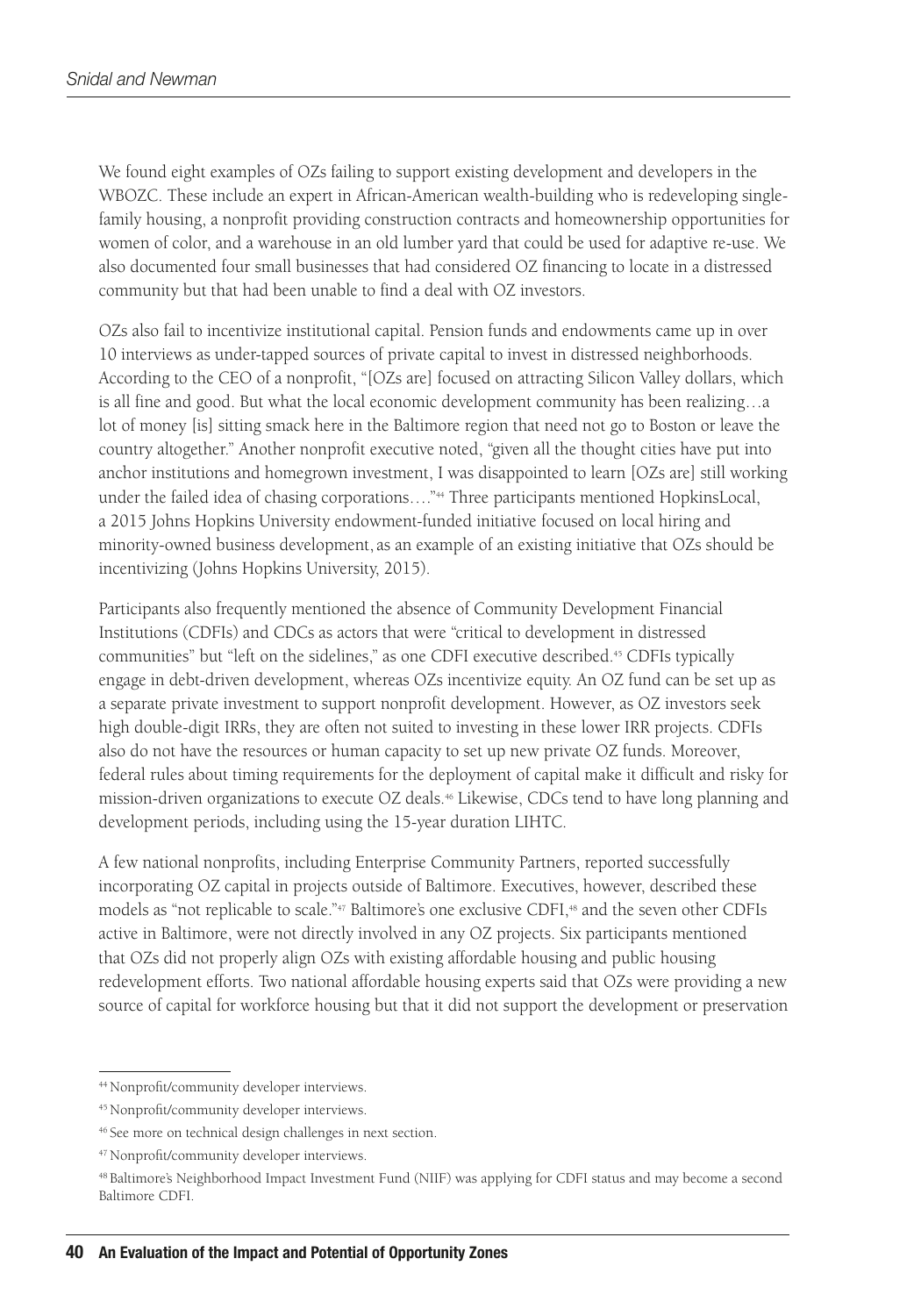of deeply affordable housing.49 As one of these experts summarized, "the [affordable housing] industry does not see OZ as a game changer, [only] as a bridge source for development."50 We found public housing authorities (PHAs) largely unfamiliar with OZs altogether.51 The Housing Authority of Baltimore City confirmed this observation: "OZ just doesn't work for deeply affordable housing… or schools or infrastructure—the needs which we are involved in." A city official reiterated, "housing authorities are being expected to engage with OZs, but OZs didn't engage with housing authorities. Frankly, [PHAs] left out is a shame because [they] are… deeply knowledgeable in the challenges facing distressed neighborhoods."52

#### **OZs Were Poorly Designed to Benefit Distressed Neighborhoods**

OZs suffer from design flaws that make investment in distressed neighborhoods unlikely. Although the City of Baltimore selected distressed neighborhoods in need of investment, federal selection criteria force distressed communities to compete for investment with non-distressed communities both locally and nationally. Nationally, OZ selections have been shown to be of higher or equivalent levels of distress when compared to areas eligible for OZ investment that were not selected. Gentrified neighborhoods, however, or neighborhoods already experiencing capital investment, were also selected (Gelfond and Looney, 2018; Theodos, Meixell, and Hedman, 2018). Across the United States, 56 percent of census tracts qualified for OZ designation. In Baltimore, the rate is 92 percent (Din, 2018). Selection criteria allowed some non-low-income tracts contiguous to lowincome tracts to qualify. Some OZ selections were made using outdated data and where distress was not defined properly. 53 For example, numerous college campuses, including the University of Maryland, were eligible for selection because students are considered low-income (Gelfond and Looney, 2018). This limits the likelihood that capital will flow to distressed neighborhoods.<sup>54</sup>

Baltimore selected 41 census tracts based on a set of overlapping investment strategies.<sup>55</sup> OZ selection was also aligned with a NIIF and with a new community development framework (Baltimore City Department of Housing and Community Development, 2021; NIIF, 2020). The Governor of Maryland approved 38 of the 41 tracts proposed by the City of Baltimore and added four new census tracts. The resulting 42 tracts were approved by the U.S. Department of the Treasury. It is noteworthy that two of the four tracts added by the Governor were downtown and Port Covington and that the

<sup>49</sup> The first author has compiled a detailed list of findings on how OZs are and are not being used for affordable housing. These are available upon request.

<sup>50</sup> Nonprofit/community developer interviews.

<sup>&</sup>lt;sup>51</sup> The first author presented this study to the Council of Large Public Housing Authorities at their annual meeting in October of 2019. PHAs were largely unfamiliar with how the tax preference worked.

<sup>52</sup> Government agency interviews.

<sup>&</sup>lt;sup>53</sup> Opportunity Zones were selected using data from the American Community Survey from 2011–15. States had the option to use 2012–16 data, but this was not required even if the neighborhood conditions had changed. See Gelfond and Looney (2018) for more on this flexible selection criteria.

<sup>&</sup>lt;sup>54</sup> Conceptually, it is easy to understand why poor federal criteria for targeting and defining distress leads to distressed areas receiving little investment. OZs put localities in competition with each other for a new class of investors with most of the direct costs of the incentive—capital gains tax collections—the federal government's responsibility. To compete with other states, governors are incentivized to propose higher income or gentrifying census tracts. These tracts offer greater levels of price appreciation and thus receive most OZ investments.

<sup>55</sup> For a review of these strategies see Seigel and Estores (2018).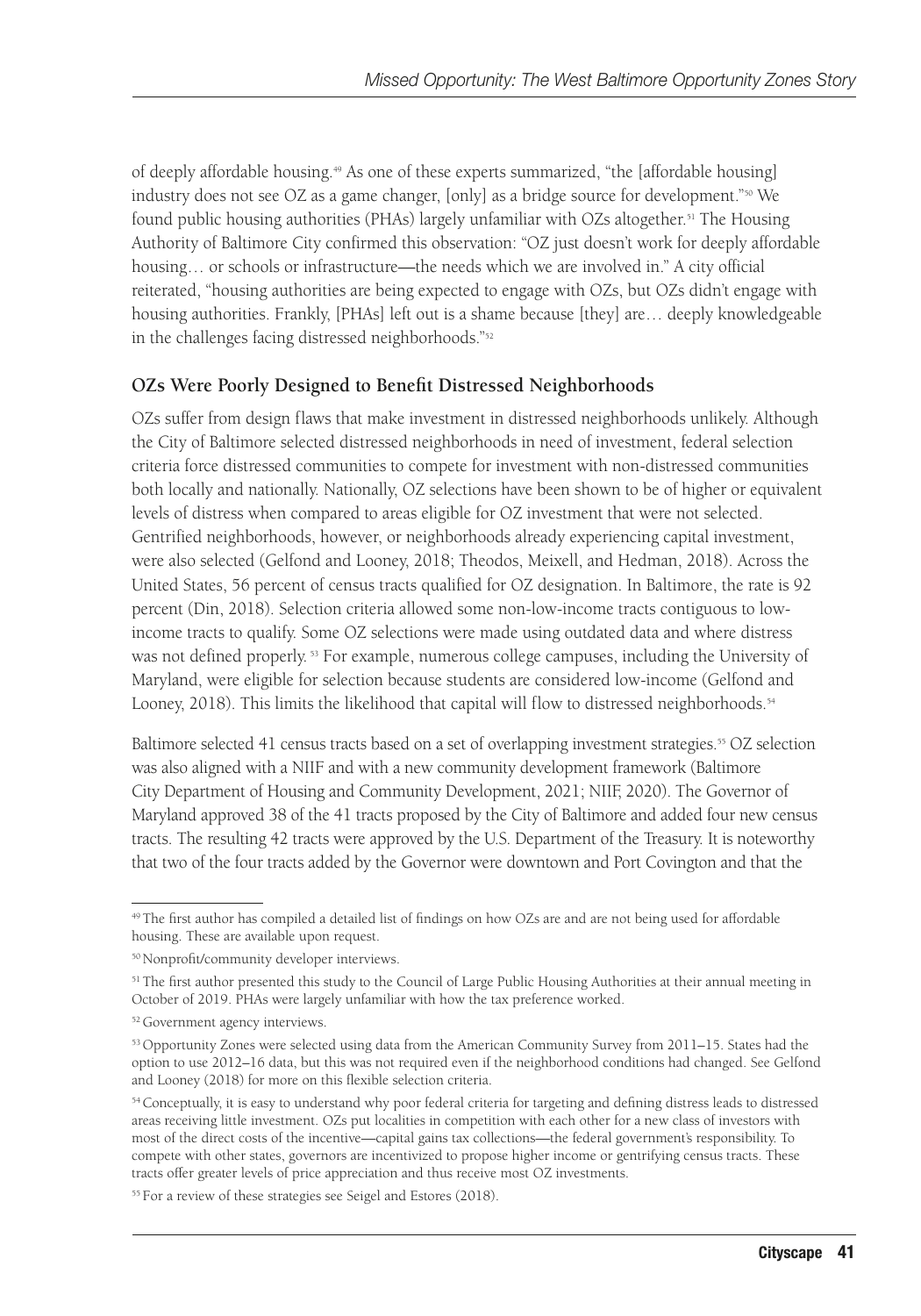latter was only deemed eligible because of a mapping error.56 Downtown's area median income (AMI) was greater than any census tract that city officials had recommended. Port Covington's AMI was twice as large as any census tract city officials had recommended.<sup>57</sup>

Participants described Port Covington as a logical and smart choice for the Governor to compete for OZ investments. They expressed concern, however, regarding its inclusion. A developer active in the WBOZC noted, "now we have a situation where new investors…come in town and do their homework but end up focusing on [Port Covington… not…] places that actually need this outside [capital]."58 Similarly, a banker described Port Covington as "a totally different beast than the other OZs."59 They felt that the inclusion of downtown and Port Covington made it difficult for distressed neighborhoods to compete successfully for OZ capital.

Participants knowledgeable in national OZ activity described this as a federal design failure. One fund manager commented that this "is not a story about Port Covington" but rather a challenge with OZ's broad selection criteria. He added, "Unfortunately…a bunch of places that already weren't going to see development [have been] put on a stage against places with [existing] development [activity] and savvy developers. If the playing field is West Baltimore against gentrifying Brooklyn or [downtown] Portland, West Baltimore isn't happening."60 An economic development expert confided, "I think it is totally possible we see 75 percent of [total] investment being made in just a few [non-distressed] neighborhoods." These participants suggested that OZs required a more accurate definition of distress, the removal of contiguous tracts, and/or a deeper incentive for truly distressed areas. A nonprofit focused on development in underinvested communities described OZ selection criteria as the "original sin" of the policy.61

It is noteworthy that most real estate developer participants believed there was also logic in adding less distressed tracts to qualify for OZs as a strategy to help spur investment in more distressed tracts. These real estate developers described Baltimore as requiring a "domino effect," "edge" neighborhood-led development, and/or "working from your strengths" strategy.<sup>62</sup> These developers believed that projects like the redevelopment of Amtrak's Penn Station and Northwood Commons, which are not located in deeply distressed tracts but still qualify as distressed under OZ's definition, may catalyze development in adjacent tracts that are deeply distressed. They did not believe, however, that Port Covington or other "contiguous" tracts served this purpose or meant the intention of the policy.

<sup>&</sup>lt;sup>56</sup> Port Covington qualified as "contiguous" due to a computer program glitch. See Ernsthausen and Elliott (2019).

<sup>57</sup> Based on 2011–15 ACS data, Downtown and Port Covington had AMIs of \$55,277 and \$103,667, respectively. The census tract with the highest AMI recommended for OZ designation by city officials was \$50,280.

<sup>58</sup> Developer interviews.

<sup>59</sup> Banking/fund manager/business interviews.

<sup>60</sup> Banking/fund manager/business interviews.

<sup>&</sup>lt;sup>61</sup> Nonprofit/community developer interviews.

 $62$  Developer interviews. Note: "working from your strengths" was the development slogan and strategy of Baltimore Mayor Martin O'Malley. Baltimore City continues to maintain a strategic focus on "middle market" neighborhoods. See City of Baltimore Department of Planning (2020).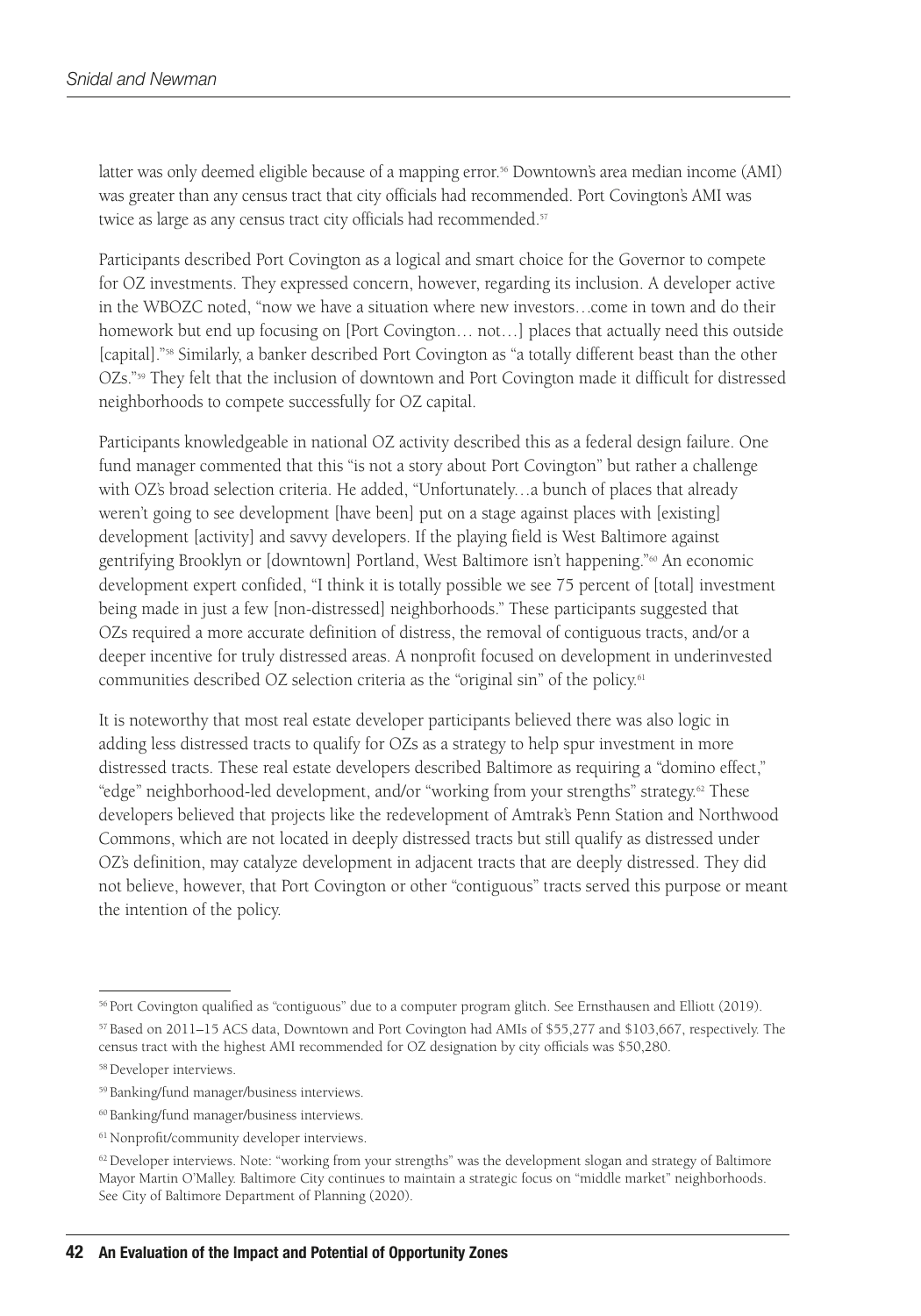OZ's short selection period also did not allow time for planning processes to stimulate marketrate development. 63 This hindered investment in truly distressed neighborhoods. Baltimore's distressed neighborhoods require "development gestation periods" and "market making" in advance of a market-based incentive. These are processes in which public, philanthropic, and nonprofit actors strategically align resources, ideas, and proposals to assist neighborhoods to engage with the market. As one city agency executive summarized, "…distressed neighborhoods could be poised for development… [with]… long-term planning for future investment. But the… short [OZ selection] timeline didn't give the city the ability to be strategic like that." An executive at Baltimore's Department of Housing and Community Development (DHCD) indicated, "There is a lot of 'tilling of the soil' that needs to be done in some … neighborhoods…. [But] the quick designation means [we have to] focus on the short-term deals that you already knew were going to happen."64 Investors and businesses also indicated that the fast, unorganized rollout of OZs, including Treasury Department guidelines, which were disseminated on a piecemeal basis, discouraged transformative and higher-risk investments.

If the federal government had better aligned OZ policy with direct investment programs, particularly targeting infrastructure and housing, and had they given localities more time to prepare and align their local tools and resources, additional development and investment might have been stimulated. As a developer contemplating an OZ deal stated, "If you really want to see a whole neighborhood improve, you need some sort of planning process…to connect this to the city's strategy around anchor institutions and innovation processes, [etc.]."65 Five participants suggested that the federal government proactively align OZ policy with direct subsidies from federal agencies, including the Department of Housing and Urban Development (HUD), the Economic Development Administration (EDA), and the Department of Transportation (DOT).<sup>66</sup> A city councilmember representing the WBOZC described the OZ rollout as "putting the cart before the horse," suggesting federal agencies should have provided direct dollars for predevelopment in advance of [OZs]."67

OZ rules also make investment in distressed neighborhoods unlikely. Capital deployment regulations stipulate that investors deposit their capital into a fund within 6 months of the gain being realized. In turn, funds must invest their capital in an OZ property or business within 6 months. Meant to ensure that tax-deferred capital is invested into OZs, this process creates risks that are particularly challenging for mission-driven investors with low margins for error. A director at an impact investing firm summarized, "The overarching problem is technical… holding, calling, and deploying OZ capital flies in the face of how private equity often works." Another fund manager said, "You must be simultaneously raising and investing capital…. This is a real challenge and may be why many funds don't materialize and many businesses aren't funded." A third

<sup>&</sup>lt;sup>63</sup> States had only 90 days to submit their selections to the Treasury although they could ask for a 30-day extension.

<sup>&</sup>lt;sup>64</sup> Government agency interviews.

<sup>&</sup>lt;sup>65</sup> Developer interviews.

<sup>66</sup> One year after the Tax Cuts and Jobs Act of 2017 (TCJA) was signed into law, The White House established the Opportunity and Revitalization Council to identify existing federal programs that could be targeted, prioritized, and enhanced in OZs and other distressed communities. See White House (2019). While this effort may reflect the spirit of Comprehensive Community Initiatives, study participants were either unaware of it and/or described it as reactive.

<sup>67</sup> Elected official interviews.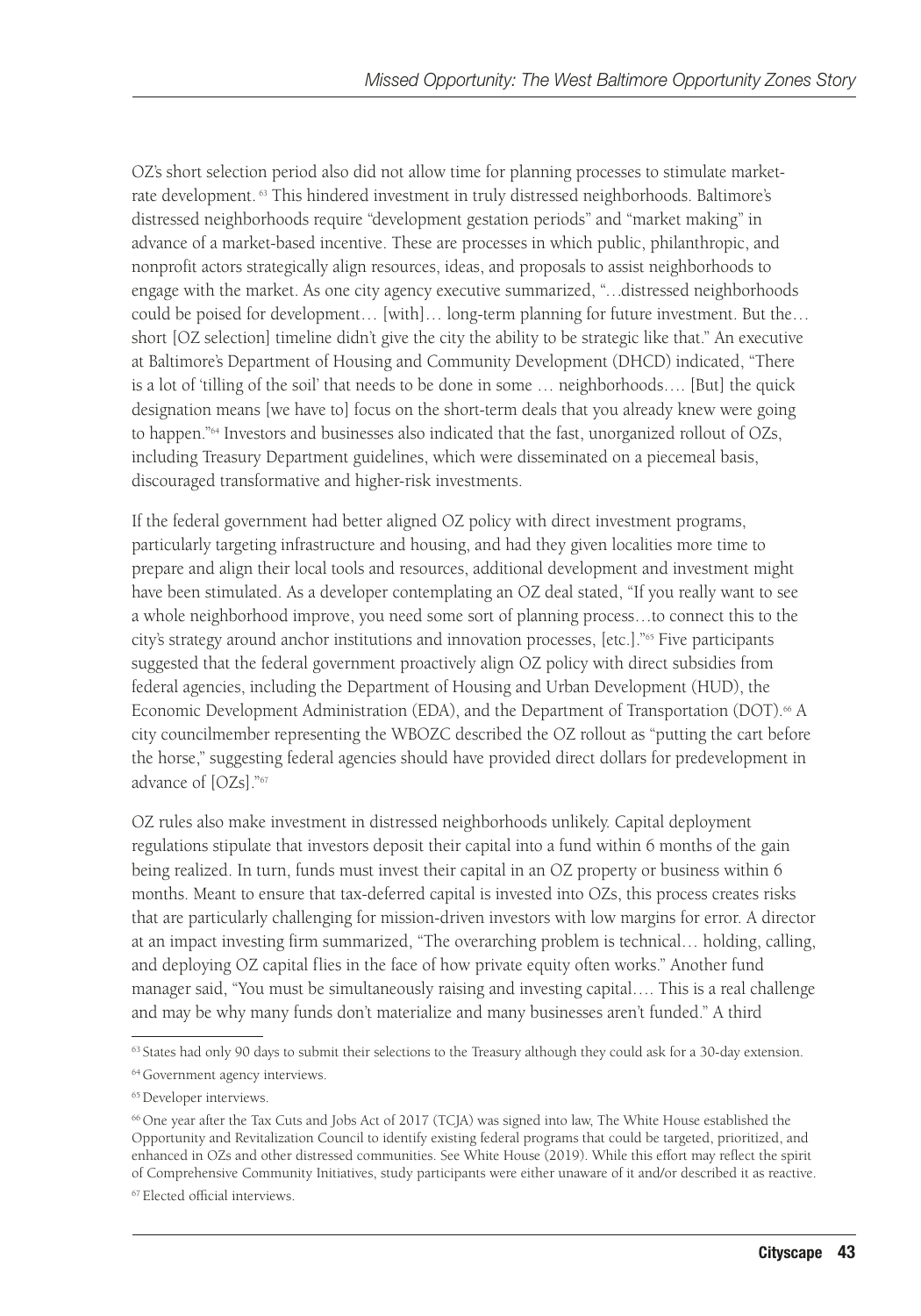investment fund participant indicated that these deployment rules restricted OZ venture capital from investing in new startups like traditional venture capital. A mission-driven fund manager confirmed, "the challenge is timing, timing, timing. Developers are looking at options on property, [but OZs don't] give them enough time to do their due diligence."68 A developer of a Baltimore OZ project said, "because you have to get money out the door quickly, time pressure may lead to missed opportunities but also dumb inexperienced investments."69

We documented design flaws beyond capital deployment rules. The CEO of a software startup company that sought but did not secure OZ financing responded by email, "the biggest issue was just uncertainty on how a software business could qualify without intangible assets… It was deemed to be too risky for the investors [given] the potential retroactive penalties and interest on taxes." An established company that also considered OZ investment said that OZ policy designers "didn't understand what 'substantial improvement' meant for a small business. Maybe they will figure it out… but we have moved on…. They should have consulted with fund managers about … business development before [putting this into] the tax code." $\pi$ <sup>0</sup> A consistent theme emerged from interviews with businesses: OZ designers failed to fully engage with venture capitalists and fund managers in policy design.

Finally, OZs were failing to address a historically racialized hurdle to development in distressed neighborhoods, the "appraisal gap." In Baltimore, historic banking practices, such as redlining, drove down land values in targeted neighborhoods for decades. Part of the legacy is that current bank regulations now prevent investments in these neighborhoods because the as-is built value of many proposed projects remains low. For example, one study participant was an officer at a national bank that was deploying OZ equity for projects that met Community Reinvestment Act compliance standards. The bank accepted preferred returns as low as 3 percent, thereby facilitating true mission-based development. The bank was hoping to deploy over \$100 million in OZ equity in 2021. It had explored four different OZ projects in distressed Baltimore neighborhoods over the course of our study. The bank ultimately was unable to close on a project, however. The officer explained: "in low-income neighborhoods, the appraisal gap [remains] a significant challenge in having a developer find true equity… because we have to [reduce] the [amount of] debt and equity [that we can commit to the project] based on the appraisal. $n_{1}$  Similarly, in a conversation about appraisal gaps, a nonprofit developer stated, "An OZ type program could be valuable if we… figure out how to value low-income Black and Brown communities."72In brief, some OZ proposals do not obtain sufficient capital because the appraisal industry assesses properties in minority neighborhoods at values lower than those projected by investors and developers.

Eight participants discussed how neighborhood value is tied to race and how development standards and criteria, which OZs rely upon, help maintain and replicate a system that denies wealth building in African-American communities. In addition to appraisal gaps, these participants

<sup>&</sup>lt;sup>68</sup> Banking/fund manager/business interviews.

<sup>&</sup>lt;sup>69</sup> Developer interviews.

<sup>70</sup> Banking/fund manager/business interviews.

<sup>71</sup> Banking/fund manager/business interviews.

<sup>72</sup> Nonprofit/community developer interviews.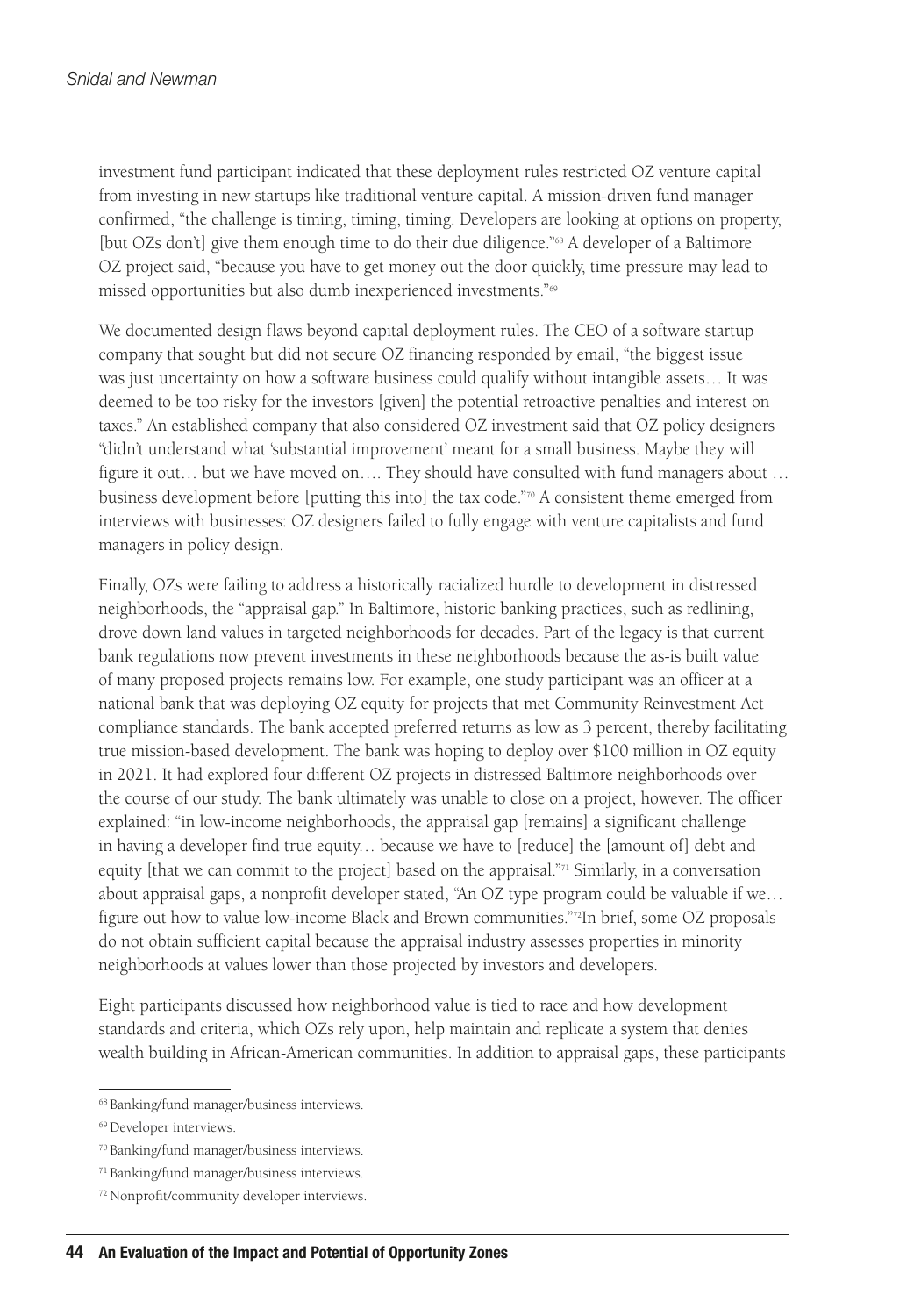noted that OZs failed to address the lack of sophisticated developers and desirable retail anchors in historically disinvested neighborhoods. These participants recommended direct government intervention in the form of subsidies or by the Treasury acting as a guarantor in historically redlined OZ tracts. We advance this recommendation in the next section.

## Restructuring OZs

OZs require substantial restructuring to stimulate investment in distressed neighborhoods. We propose seven changes. Recommendations 1–2 include actions that Congress could take immediately. Recommendations 3–7 are illustrative only. They require additional analysis and the convening of development, policy, and legal experts.

#### **1. Institute a Reporting Requirement**

OZs are failing at oversight.<sup>73</sup> A federal reporting requirement is needed to fully understand OZ successes and failures and to protect against fraud and abuse. The absence of reporting sends a message that OZs may be a handout to the wealthy and not designed for the benefit of distressed communities.

As of this writing, legislation requiring detailed reporting requirements is pending. For example, Senate Bill 1344 and House Bill 2593 would require the U.S. Department of the Treasury to collect data on the number of funds created, their holdings, and their asset class.<sup>74</sup> They would also require data collection for census tracts receiving Qualified Opportunity Fund (QOF) investments, including measures of poverty reduction, job creation, and new business starts. States and federal agencies would report these data to Congress 5 years after the bill's enactment and every year thereafter. Another proposal, Senate Bill 2787, The "Opportunity Zone Reporting and Reform Act," requires that QOFs report on a host of information, including the identities of all investors, partnerships, and corporations in which the fund holds interest. This bill also creates penalties for taxpayers that fail to comply with reporting requirements. Finally, the bill directs the Government Accountability Office (GAO) to report on the effectiveness of the OZ legislation at years 5 and 10 (Novogradac, 2020). Several policy research and advocacy organizations have also proposed reasonable reporting standards.75

The original legislative proposal for OZs included reporting requirements, but they did not survive passage of the Tax Cuts and Jobs Act of 2017. Past federal initiatives offer more robust data collection standards than OZs. Data collection should be implemented immediately.

#### **2. Remove Non-Distressed Census Tracts from OZ Eligibility**

Giving localities, which compete for footloose investment, the authority to pick neighborhoods that may not meet the intention of investing in distressed neighborhoods has led to census tracts being designated for OZs that do not represent the ostensible objective of the legislation.76 The continued

<sup>73</sup> See Results: OZ Strengths and Weaknesses #3

<sup>74</sup> H.R. 2593, 116th Congress. (2019). [https://www.novoco.com/sites/default/files/atoms/files/hr\\_2593.pdf](https://www.novoco.com/sites/default/files/atoms/files/hr_2593.pdf)

<sup>75</sup> For example, see Theodos (2019).

<sup>76</sup> See Results: OZ Strengths and Weaknesses #4d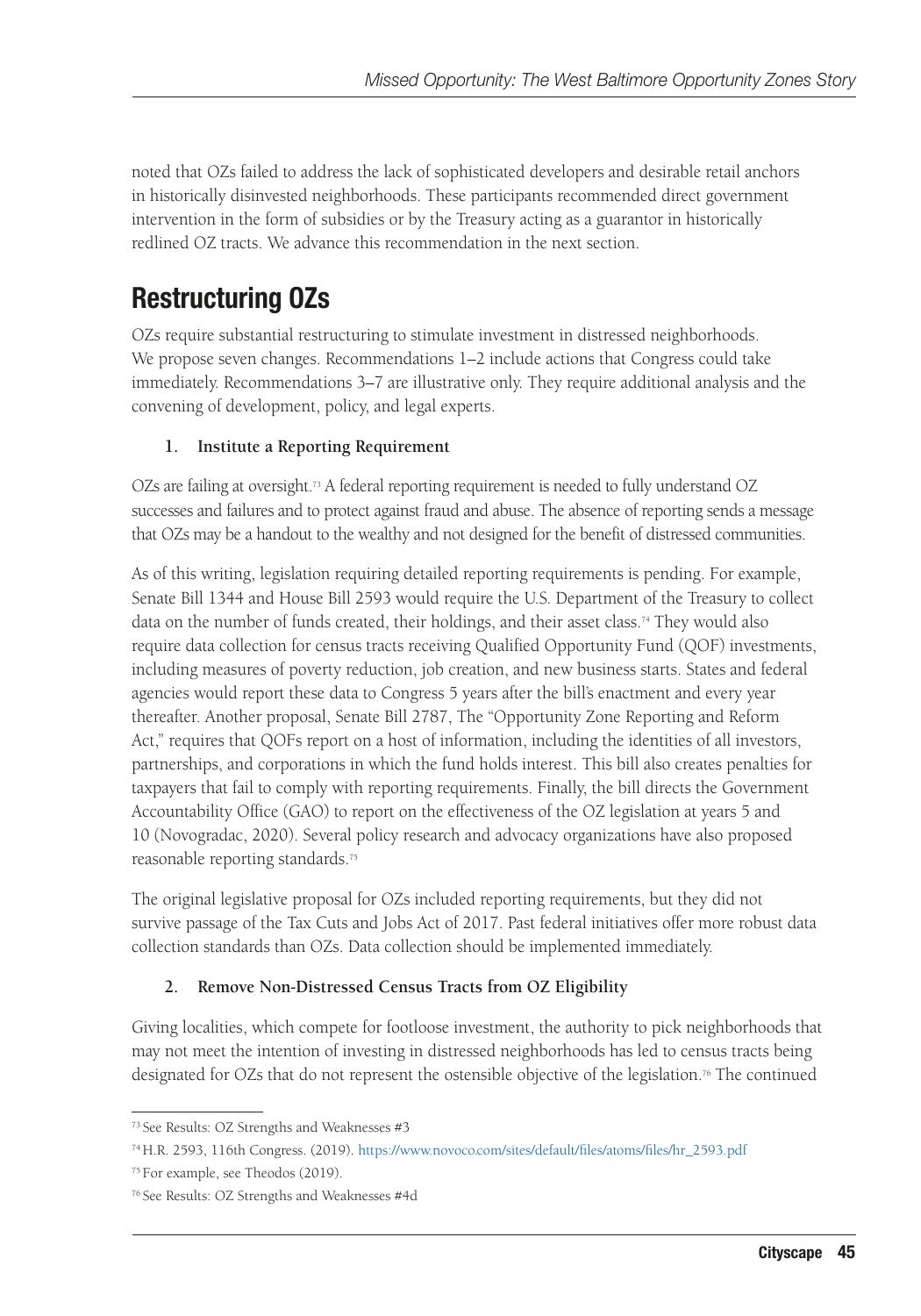inclusion of non-distressed census tracts that are contiguous to distressed tracts may crowd out other private investment, result in large equity investments going to a few neighborhoods that did not need investment, and reduce the chances that OZs reach low-income neighborhoods. Removing contiguous tracts will not remove an important "edge neighborhood" development process described in the OZ strengths and weaknesses section of this report. In Baltimore, edge neighborhoods qualified for OZs because they met the definition of low-income.

Census tracts that no longer qualify for low-income status based on up-to-date data and those that were never intended to be eligible for OZ investment, such as college campuses, should be removed. The "Opportunity Zone Reporting and Reform Act," mentioned in the previous recommendation, provides one model to remove these tracts and replace them with more distressed tracts.<sup>77</sup>

#### **3. Deepen the Tax Preference for Neighborhoods in High Distress**

OZs are a weak incentive.<sup>78</sup> Flat rate benefits for a large and diverse set of census tracts means that most equity flows into a few neighborhoods that don't need investment while almost no equity flows into neighborhoods that most need investment. The 10 and 15 percent step-up basis advantages of the tax preference are poorly conceived and of marginal value to investors. However, our interviews and analysis of developer financials indicate that increasing these percentages would stimulate additional OZ investment.79 Deeper incentives should only be considered for deeply distressed neighborhoods and must be tied to project eligibility and reporting requirements.

#### **4. Funding for Education, Engagement, and Technical Assistance**

OZ development in Baltimore has been heavily dependent on local support and capacity, most notably the creation of development coordinators who connect a new class of investors to developers and businesses. These positions were supported by local government and philanthropies, not federal policy. Even with local support, community stakeholders and small developers expressed insufficient education and engagement at the neighborhood level.<sup>80</sup> This is especially concerning because many OZ-designated census tracts have histories of parasitic and discriminatory investment. Moreover, OZ dollars are primarily available to highly experienced and sophisticated developers and businesses with deep contacts in private finance that truly distressed neighborhoods lack. To address this deficiency, the federal government should provide grant support for education, engagement, and technical assistance on OZs.<sup>81</sup>

<sup>77</sup> Gelfond and Looney (2018) also offer additional guidance.

<sup>78</sup> See Results: OZ Strengths and Weaknesses #4b

<sup>79</sup> Our analysis of developer financials suggests the step-up basis advantages would need to be increased to at least a 50 percent reduction on the original capital gains investment. However, analyzing the depth of the incentive required in different housing markets across the country is necessary before a precise change is advised.

<sup>80</sup> See Results: OZ Strengths and Weaknesses #3.

<sup>&</sup>lt;sup>81</sup> Study participants indicated the minimum level of support should include allocations for states to develop OZ coordinator positions and development strategy documents. Based on a preliminary analysis, we think this support would cost less than \$75 million over 5 years of the program. At a greater cost, Congress should also consider grant support for predevelopment loans, technical assistance for businesses, and business incubator and start up support.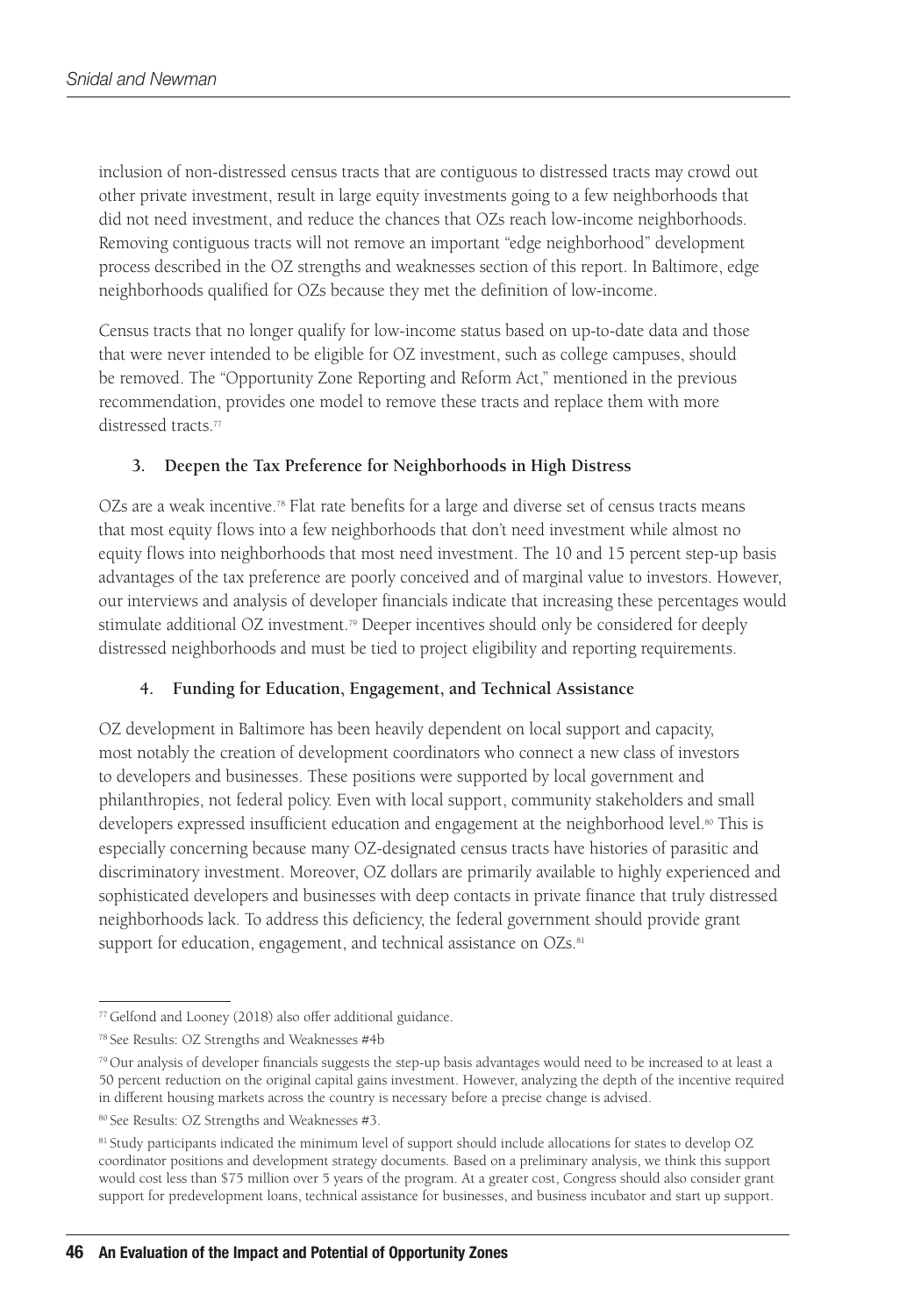#### **5. Fund Infrastructure and Provide a Federal Guarantee for OZ Investments**

The rollout of OZs was poorly aligned with direct federal investments.<sup>82</sup> Future OZ investment is more likely to be stimulated if the federal government aligns new direct investments with OZ policy in highly distressed neighborhoods, particularly investments in infrastructure, housing, and transportation. Public investments would increase opportunities for real estate appreciation and business growth.

A federal guarantee should be added to reduce the risk for developers to invest in deeply distressed neighborhoods.83 Because many distressed neighborhoods were not designated for OZs, it is critical that this guarantee represent additional funding and not the reallocation of existing forms of government aid for community development. The justification for new appropriations could be based on cost savings created by removing contiguous tracts that are currently receiving unnecessary OZ subsidies (as discussed in recommendation 2).

#### **6. Incentivize Community Development Financial Institutions (CDFIs)**

OZs fail to incentivize community development.<sup>84</sup> CDFIs are trusted community partners that are willing to take on higher risks and lower returns than traditional private equity actors. They have a long history of investing in low-income communities. As debt-led actors, however, they were not incorporated into OZ policy, which incentivizes equity investments (Tansey and Swack, 2019). In Baltimore, CDFIs are only indirectly engaged in OZs.<sup>85</sup>

Most CDFIs don´t have the capital or capacity to develop QOFs. For CDFIs to make OZ investments, large grant capital would need to be made available to allow these institutions to develop the personnel and knowledge to make equity investments. There are also shorter-term approaches to incorporate CDFIs into OZ policy. First, new legislation could treat subordinated debt and royalty debt products, used by CDFI banks, as OZ investments. This would increase CDFI bank lending capacity in distressed neighborhoods. Another possibility is to allow or require QOFs to partner with CDFI loan funds, bringing OZs under CDFI purview and steering funds toward mission-driven projects. House Bill 7262 proposes to amend the Tax Code of 1986 to allow QOFs to invest in CDFIs and could result in greater CDFI involvement in OZs.<sup>86</sup>

<sup>85</sup> For example, through the allocation of New Markets Tax Credits (NMTC) to projects that were also recipients of OZs.

86 H.R. 7262, 116th Congress (2020). Community Development in Opportunity Zones Act of 2020. <https://www.congress.gov/bill/116th-congress/house-bill/7262/all-info?r=1&s=1>

<sup>82</sup> See Results: OZ Strengths and Weaknesses #4d.

<sup>&</sup>lt;sup>83</sup> The exact guarantee and underwriting requirements would need to be determined by additional research and in consultation with finance experts. The amount of risk capital necessary to change project outcomes requires analysis across multiple states and housing markets. According to one estimate shared with us by a mission-driven investment firm, \$95 million per state in guarantee capital, over a 5-year window (approximately \$4.75 billion total) would generate significant activity in distressed OZ census tracts.

<sup>84</sup> See Results: OZ Strengths and Weaknesses #4c.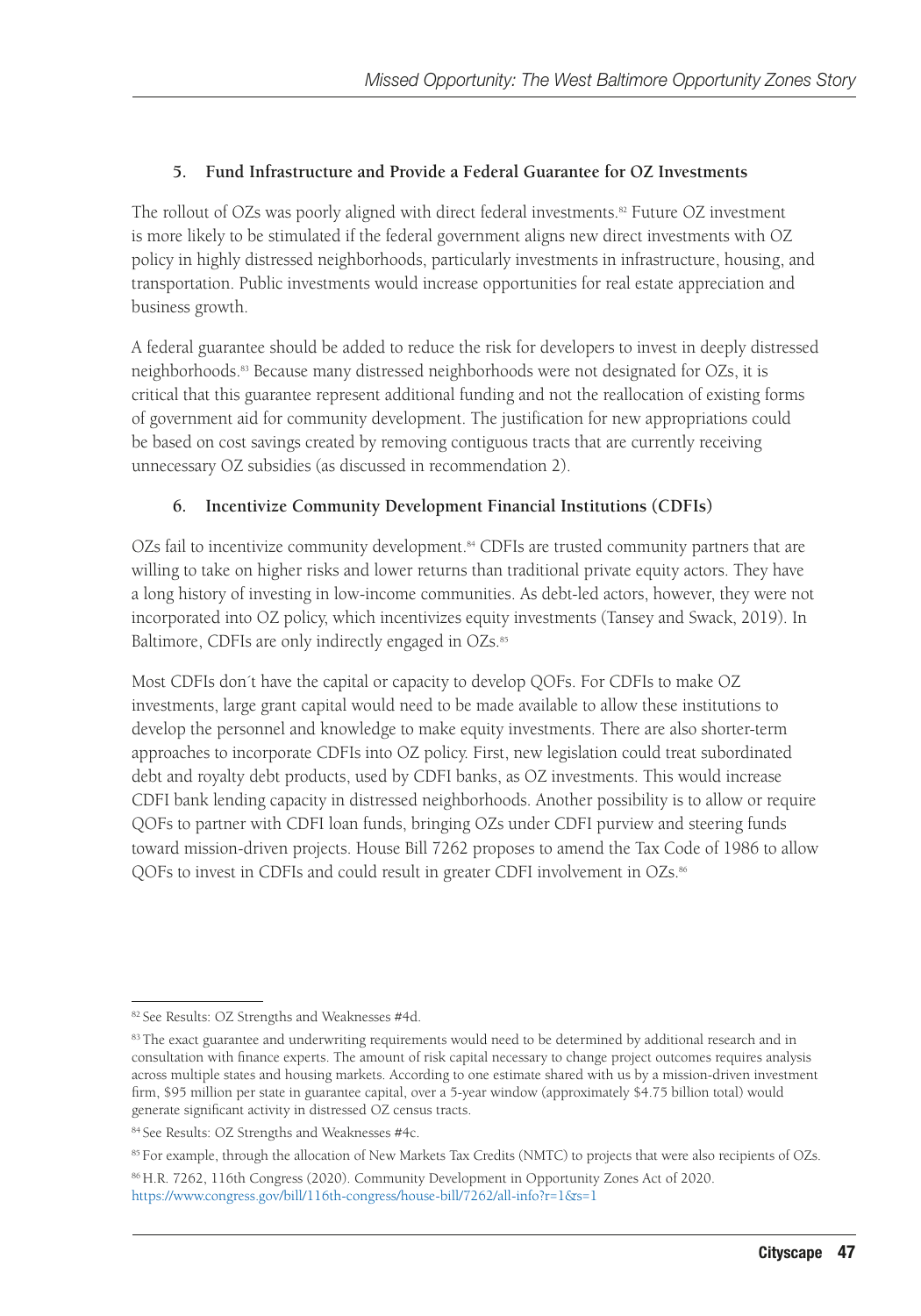#### **7. Democratize OZs to Non-Capital Gains Dollars**

In Baltimore, we identified capital that, if given tax preference, is more likely to be invested in distressed neighborhoods than capital gains dollars.87 In addition to CDFIs, OZs are a missed opportunity to capitalize entrepreneurs, investors, and developers who are geographically and emotionally connected to wealth building in distressed neighborhoods. OZs also fail to engage institutional dollars like pension funds of universities that operate in and around distressed neighborhoods but often invest in primary or foreign capital markets.<sup>88</sup>

Capital gains investors already have diverse investment options, and they demand rates of return that are unlikely to be found in distressed markets. Moreover, few small businesses and developers have access to these investors. Thus, we recommend expanding OZs to incentivize certain noncapital gains equity investments made in deeply distressed census tracts. In brief, a permanent exclusion of taxable income produced through an investment could be applied to traditional equity investments for qualified project sponsors and projects. Alternatively, this incentive could be substituted for the current capital gains design. 89 If properly implemented, these changes could encourage development in distressed neighborhoods and prevent waste of future tax dollars for direct federal investment.

#### **Acknowledgments**

The authors gratefully acknowledge support for this project by the Johns Hopkins University 21st Century Cities initiative.

#### **Authors**

Michael Snidal is a doctoral candidate in urban planning at Columbia University's Graduate School of Architecture, Planning and Preservation and a real estate developer in Baltimore City. Sandra Newman, Ph.D., is Professor of Policy Studies and director of the Center on Housing, Neighborhoods and Communities at Johns Hopkins University Bloomberg School of Public Health.

#### **References**

Baltimore City Department of Housing and Community Development. 2021. *A New Era of Neighborhood Investment: A Framework for Community Development*. [https://dhcd.baltimorecity.gov/](https://dhcd.baltimorecity.gov/sites/default/files/DHCD%20Framework%202021%20file%20update%20FINAL.pdf) [sites/default/files/DHCD%20Framework%202021%20file%20update%20FINAL.pdf](https://dhcd.baltimorecity.gov/sites/default/files/DHCD%20Framework%202021%20file%20update%20FINAL.pdf).

<sup>87</sup> See Results: OZ Strengths and Weaknesses #4d.

<sup>88</sup> For a discussion of the role pension funds can play in local investment see Baird et al. (2019).

<sup>&</sup>lt;sup>89</sup> Such a change requires the convening of community development experts, anchor institutions, philanthropies, tax experts, and even communities themselves—to determine the mechanisms and institutions necessary to pool and manage this capital and determine how such tax preference would pass federal securities regulations.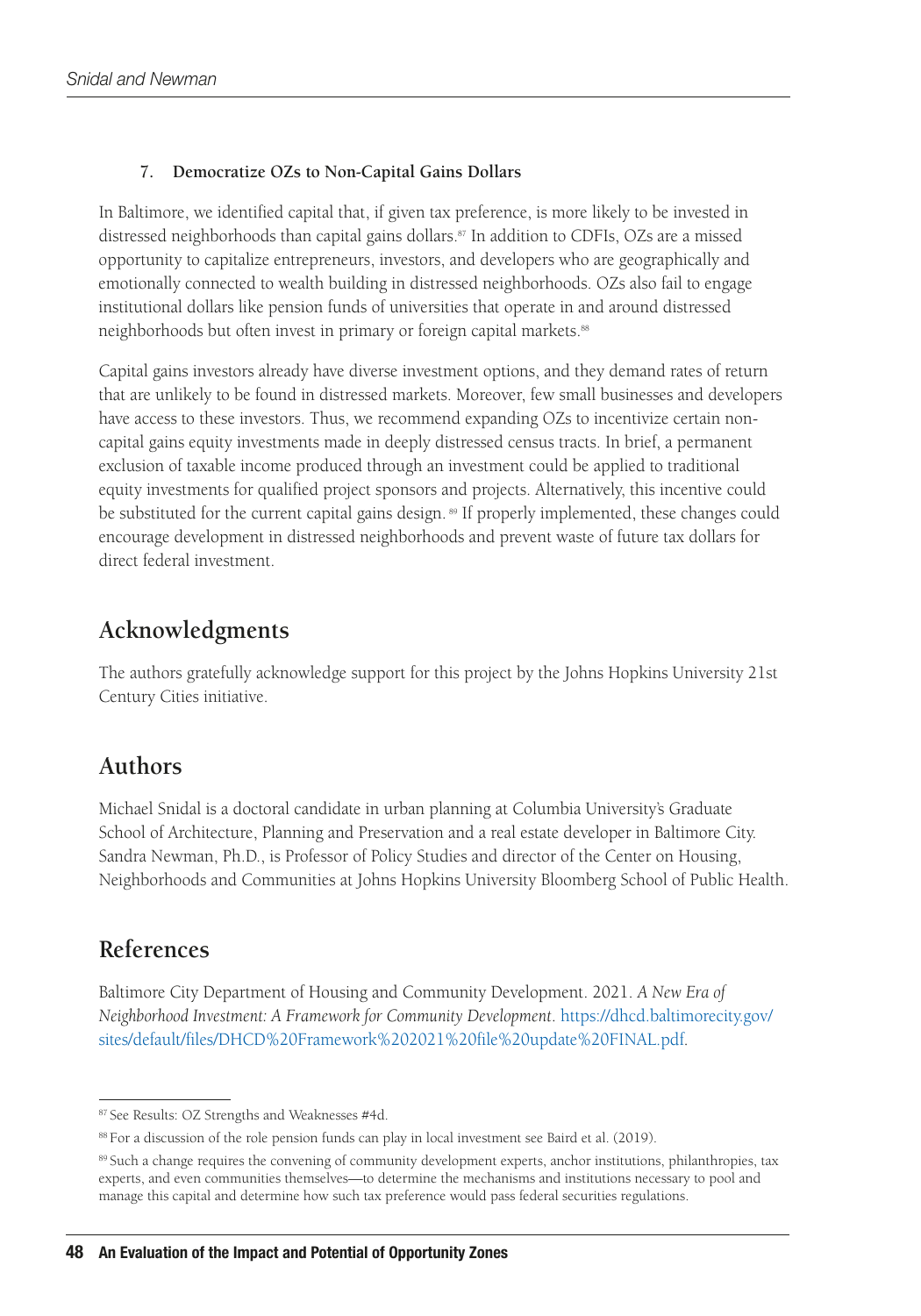Boarnet, Marlon G., and William T. Bogart. 1996. "Enterprise Zones and Employment: Evidence from New Jersey," *Journal of Urban Economics* 40 (2): 198–215.

Busso, Matias, Jesse Gregory, and Patrick Kline. 2013. "Assessing the Incidence and Efficiency of a Prominent Place Based Policy," *American Economic Review* 103 (2): 897–947.

Din, Alexander. 2018. "Intersecting Opportunity Zones with Vacant Business Addresses," *Cityscape* 20 (3): 277–280.

Engberg, John, and Robert Greenbaum. 1999. "State Enterprise Zones and Local Housing Markets," *Journal of Housing Research* 10 (2): 163–187.

Gelfond, Hilary, and Adam Looney. 2018. *Learning from Opportunity Zones: How to Improve Place-Based Policies.* Washington, D.C.: Brookings Institution.

General Accounting Office (GAO). 1988. *Enterprise Zones: Lessons from the Maryland Experience.* Washington, D.C.

Greenbaum, Robert T., and John B. Engberg. 2004. "The Impact of State Enterprise Zones on Urban Manufacturing Establishments," *Journal of Policy Analysis and Management* 23 (2): 315–339.

Johns Hopkins University. 2015. "HopkinsLocal." [https://hopkinslocal.jhu.edu/.](https://hopkinslocal.jhu.edu/)

Krupka, Douglas J., and Douglas S. Noonan. 2009. "Empowerment Zones, Neighborhood Change and Owner-Occupied Housing," *Regional Science and Urban Economics* 39 (4), 386–396.

Maryland Department of Housing and Community Development. 2018. *Maryland Opportunity Zones*. Maryland.gov.<https://dhcd.maryland.gov/Pages/OZ/OpportunityZones.aspx>.

Maryland State Legislature. 2019. "S.B. 581—Regular Session 2019: Economic, Housing, and Community Development—Opportunity Zone Incentives." March 30, 2019. <https://legiscan.com/MD/text/SB581/2019>.

Neighborhood Impact Investment Fund (NIIF). 2020.<https://www.baltimoreniif.org/>.

Novogradac. 2020. *Opportunity Zone Reporting and Reform Act Detailed Summary*. [https://www.novoco.com/sites/default/files/atoms/files/oz\\_reporting\\_reform\\_act\\_summary\\_110619.pdf](https://www.novoco.com/sites/default/files/atoms/files/oz_reporting_reform_act_summary_110619.pdf).

Oakley, Deirdre, and Hui-Shien Tsao. 2006. "A New Way of Revitalizing Distressed Urban Communities? Assessing the Impact of the Federal Empowerment Zone Program," *Journal of Urban Affairs* 28 (5): 443–471.

O'Keefe, Suzanne. 2004. "Job Creation in California's Enterprise Zones: A Comparison Using a Propensity Score Matching Model," *Journal of Urban Economics* 55 (1): 131–150.

Papke, Leslie E. 1994. "Tax Policy and Urban Development: Evidence from the Indiana Enterprise Zone Program," *Journal of Public Economics* 54 (1): 37–49.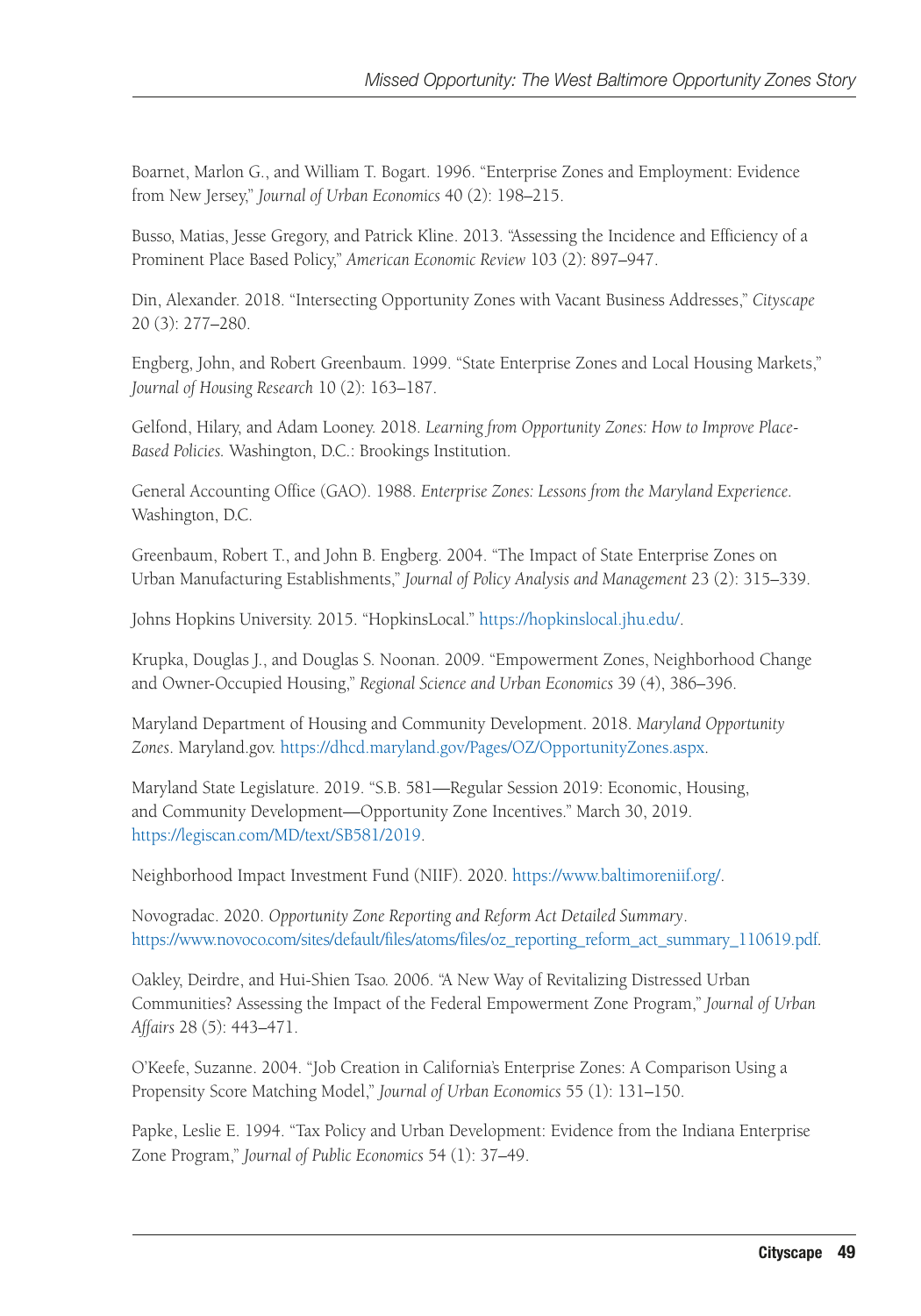Peters, A.H., and P.S. Fisher. (2002). *State Enterprise Zone Programs: Have They Worked?* W.E. Upjohn Institute.

Rubin, Marilyn. 1990. "Urban Enterprise Zones: Do They Work? Evidence from New Jersey," *Public Budgeting & Finance* 10 (4): 3–17.

Tansey, Charles and Michael Swack. 2019. "The Potential Role for CDFIs in the Opportunity Zones of the Investing in Opportunities Act (IIOA)," *The Carsey School of Public Policy at the Scholars' Repository* 362.

Theodos, Brett, Brady Meixell, and Carl Hedman. 2018. *Did States Maximize Their Opportunity Zone Selections?* Washington, D.C.: Brookings Institution, Metropolitan Housing and Communities Policy Center.

### **Additional Reading**

Atkins, Rachel, Pablo Hernandez-Lagos, Cristian Jara-Figueroa, and Robert Seamans. 2021. "What is the Impact of Opportunity Zones on Employment Outcomes?" *NYU Stern School of Business.* <http://dx.doi.org/10.2139/ssrn.3673986>.

Baird, Ross, Bruce Katz, Jihae Lee, and Daniel Palmer. 2019. *Towards a New System of Community Wealth*. Drexel University's Nowak Metro Finance Lab. [https://drexel.edu/~/media/Files/nowak-lab/](https://drexel.edu/~/media/Files/nowak-lab/Drexel_NMFL_CommunityWealth_Final.ashx) [Drexel\\_NMFL\\_CommunityWealth\\_Final.ashx](https://drexel.edu/~/media/Files/nowak-lab/Drexel_NMFL_CommunityWealth_Final.ashx).

Baltimore Development Corporation. 2018. *Baltimore Development Prospectus.* <http://baltimoredevelopment.com/opportunity-zones>.

Chen, Jiafen, Edward L. Glaeser, and David Wessel. 2019. The (Non-) Effect of Opportunity Zones on Housing Prices. NBER Working Paper No. 26587. National Bureau of Economic Research.

City of Baltimore Department of Planning. 2020. *Revitalization Strategies*. [https://planning.baltimorecity.gov/planning-communities/revitalization.](https://planning.baltimorecity.gov/planning-communities/revitalization)

Council of Economic Advisers (CEA). 2020. *The Impact of Opportunity Zones: An Initial Assessment*. [https://www.novoco.com/sites/default/files/atoms/files/white\\_house\\_the\\_impact\\_of\\_](https://www.novoco.com/sites/default/files/atoms/files/white_house_the_impact_of_opportunity_zones_an_initial_assessment_report_082220.pdf) [opportunity\\_zones\\_an\\_initial\\_assessment\\_report\\_082220.pdf.](https://www.novoco.com/sites/default/files/atoms/files/white_house_the_impact_of_opportunity_zones_an_initial_assessment_report_082220.pdf)

Ernsthausen, Jeff, and Justin Elliott. 2019. "One Trump Tax Cut Was Meant to Help the Poor. A Billionaire Ended Up Winning Big," ProPublica. [https://www.propublica.org/article/trump-inc](https://www.propublica.org/article/trump-inc-podcast-one-trump-tax-cut-meant-to-help-the-poor-a-billionaire-ended-up-winning-big)[podcast-one-trump-tax-cut-meant-to-help-the-poor-a-billionaire-ended-up-winning-big](https://www.propublica.org/article/trump-inc-podcast-one-trump-tax-cut-meant-to-help-the-poor-a-billionaire-ended-up-winning-big).

Government Accountability Office (GAO). 2010. *Revitalization Programs: Empowerment Zones, Enterprise Communities, and Renewal Communities.* Washington, D.C.

———. 2006. *Empowerment Zone and Enterprise Community Program: Improvements Occurred in Communities, but the Effect of the Program Is Unclear.* Washington, D.C.